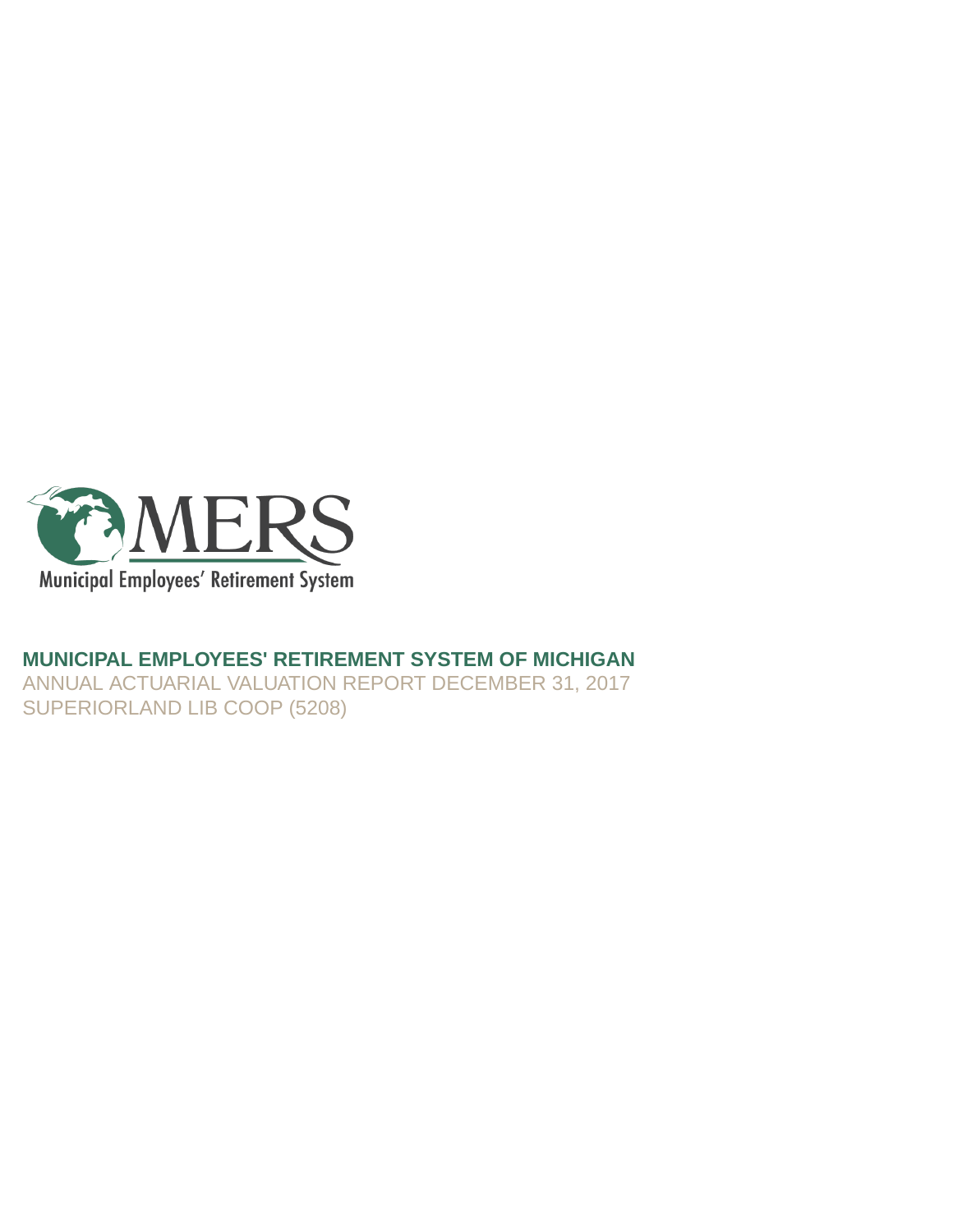

Spring, 2018

Superiorland Lib Coop

In care of: Municipal Employees' Retirement System of Michigan 1134 Municipal Way Lansing, Michigan 48917

This report presents the results of the Annual Actuarial Valuation, prepared as of December 31, 2017. The report includes the determination of liabilities and contribution rates resulting from the participation of Superiorland Lib Coop (5208) in the Municipal Employees' Retirement System of Michigan ("MERS"). MERS is an independent, professional retirement services company that was created to administer retirement plans for Michigan municipalities on a not-for-profit basis. This report contains the minimum actuarially determined contribution requirement, in alignment with the MERS Plan Documents, funding policy and Michigan Constitution. Superiorland Lib Coop is responsible for the employer contributions needed to provide MERS benefits for its employees and former employees under the Michigan Constitution and the MERS Plan Document.

The purpose of the December 31, 2017 annual actuarial valuation is to:

- Measure funding progress
- Establish contribution requirements for the fiscal year beginning October 1, 2019
- Provide actuarial information in connection with applicable Governmental Accounting Standards Board (GASB) statements

This valuation report should not be relied upon for any other purpose. Reliance on information contained in this report by anyone for anything other than the intended purpose could be misleading.

The valuation uses financial data, plan provision data, and participant data as of December 31, 2017 furnished by MERS. In accordance with Actuarial Standards of Practice No. 23, the data was checked for internal and year to year consistency as well as general reasonableness, but was not otherwise audited. CBIZ Retirement Plan Services does not assume responsibility for the accuracy or completeness of the data used in this valuation.

The actuarial assumptions and methods are adopted by the MERS Retirement Board, and are reviewed every five years in an Experience Study. The most recent study was completed in 2015. Please refer to the division-specific assumptions described in table(s) in this report, and to the Appendix on the MERS website at:

[www.mersofmich.com/Portals/0/Assets/Resources/AAV-Appendix/MERS-2017AnnualActuarialValuation-Appendix.pdf](http://www.mersofmich.com/Portals/0/Assets/Resources/AAV-Appendix/MERS-2017AnnualActuarialValuation-Appendix.pdf).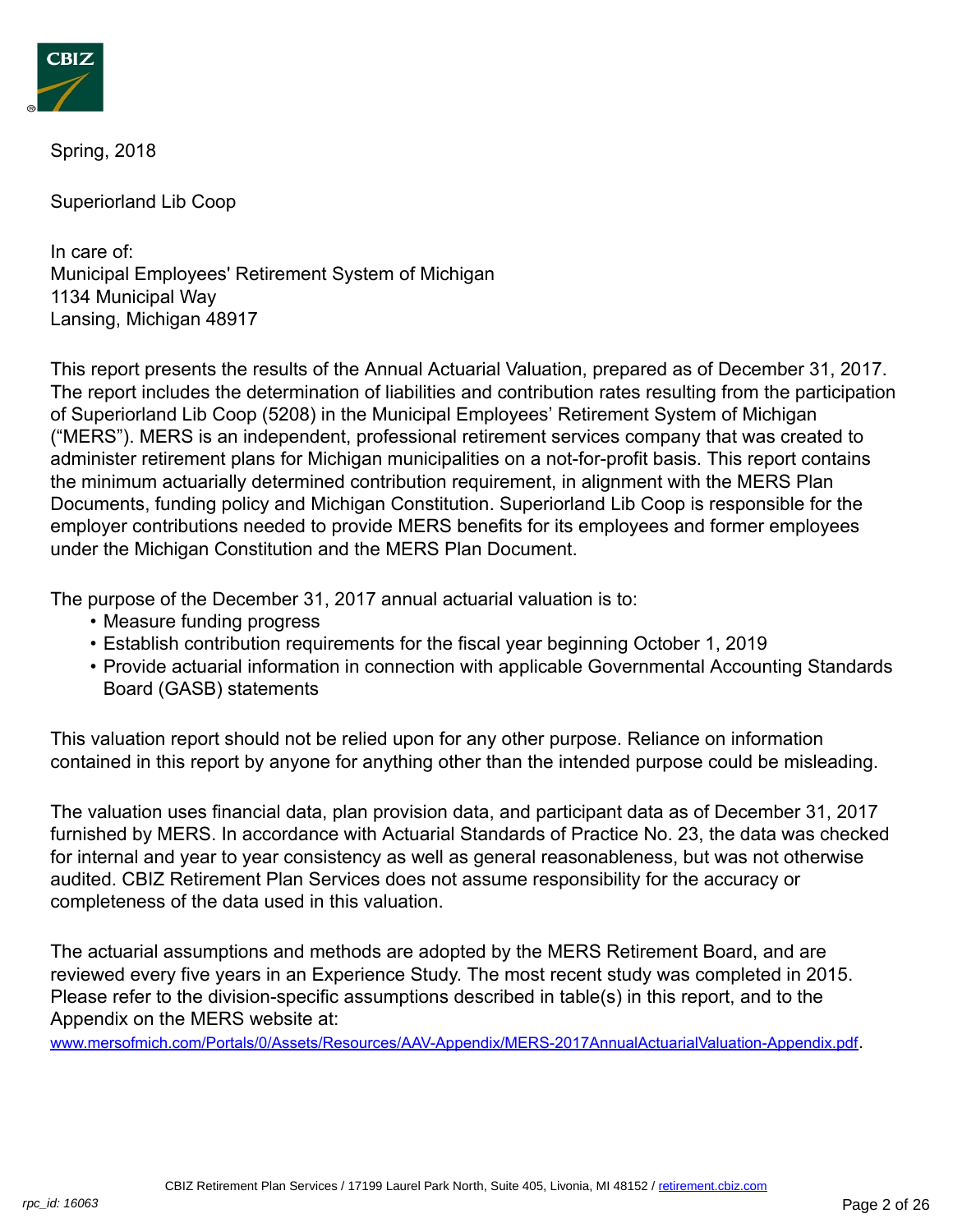

The actuarial assumptions used for this valuation produce results that we believe are reasonable.

To the best of our knowledge, this report is complete and accurate, was prepared in conformity with generally recognized actuarial principles and practices, with the Actuarial Standards of Practice issued by the Actuarial Standards Board, and is in compliance with Act No. 220 of the Public Acts of 1996, as amended, and the MERS Plan Document as revised. All of the undersigned are members of the American Academy of Actuaries (MAAA), and meet the Qualification Standards of the American Academy of Actuaries to render the actuarial opinion contained herein. The Retirement Board of the Municipal Employees' Retirement System of Michigan confirms that the System provides for payment of the required employer contribution as described in Section 20m of Act No. 314 of 1965 (MCL 38.1140m).

This information is purely actuarial in nature. It is not intended to serve as a substitute for legal, accounting or investment advice.

**This report was prepared at the request of the Retirement Board and may be provided only in its entirety by the municipality to other interested parties (MERS customarily provides the full report on request to associated third parties such as the auditor for the municipality). CBIZ Retirement Plan Services is not responsible for the consequences of any unauthorized use.**

You should notify MERS if you disagree with anything contained in the report or are aware of any information that would affect the results of the report that have not been communicated to us. If you have reason to believe that the plan provisions are incorrectly described, that important plan provisions relevant to this valuation are not described, that conditions have changed since the calculations were made, that the information provided in this report is inaccurate or is in anyway incomplete, or if you need further information in order to make an informed decision on the subject matter in this report, please contact your Regional Manager at 1.800.767.MERS (6377).

Sincerely,

Cathy Nagy, MAAA, FSA Jim Koss, MAAA, ASA Curtis Powell, MAAA, EA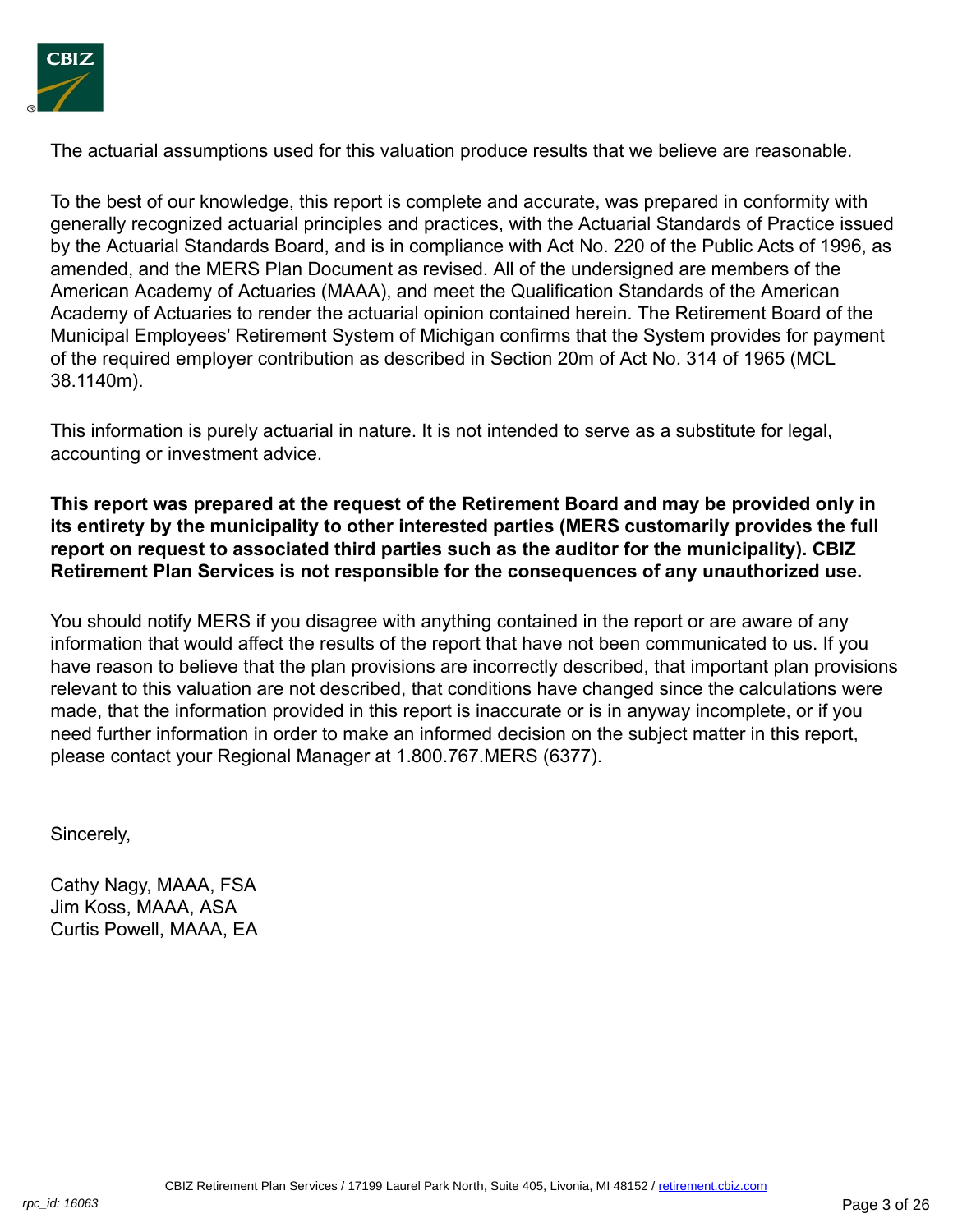# **TABLE OF CONTENTS**

|                                                                      | Page |
|----------------------------------------------------------------------|------|
| <b>Executive Summary</b>                                             | 5    |
| <b>Employer Contribution Details</b><br>Table 1                      | 14   |
| <b>Benefit Provisions</b><br>Table 2                                 | 15   |
| <b>Participant Summary</b><br>Table 3                                | 16   |
| <b>Reported Assets (Market Value)</b><br>Table 4                     | 17   |
| <b>Flow of Valuation Assets</b><br>Table 5                           | 18   |
| <b>Actuarial Accrued Liabilities and Valuation Assets</b><br>Table 6 | 19   |
| Actuarial Accrued Liabilities - Comparative Schedule<br>Table 7      | 20   |
| <b>Division-Based Comparative Schedules</b><br>Tables 8 and 9        | 21   |
| Division-Based Layered Amortization Schedule<br>Table 10             | 23   |
| <b>GASB 68 Information</b>                                           | 24   |
| <b>Benefit Provision History</b>                                     | 25   |
| Plan Provisions, Actuarial Assumptions, and Actuarial Funding Method | 26   |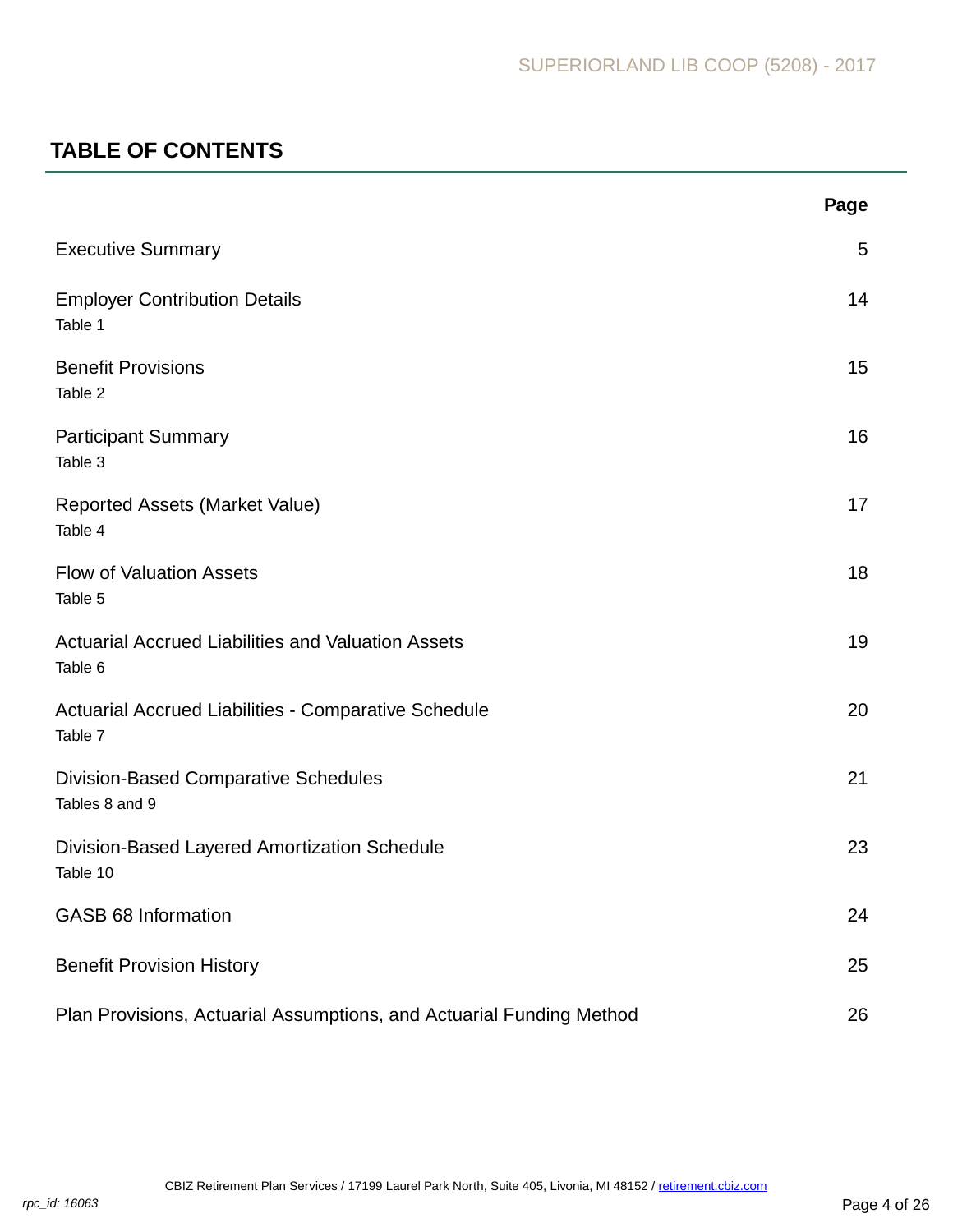### <span id="page-4-0"></span>**Executive Summary**

### **Funded Ratio and Required Employer Contributions**

The MERS Defined Benefit Plan is an agent multiple-employer plan, meaning that assets are pooled for investment purposes but separate accounts are maintained for each individual employer. Each municipality is responsible for their own plan liabilities; MERS does not borrow from one municipality's account to pay for another.

The funded ratio of a plan is the percentage of the dollar value of the accrued benefits that is covered by the actuarial value of assets.

#### **Your Funded Ratio:**

|                | 12/31/2017 | 12/31/2016 |
|----------------|------------|------------|
| l Funded Ratio | 75%        | 76%        |

<sup>\*</sup> Reflects assets from Surplus divisions, if any.

Michigan Law requires that pension plans be pre-funded, meaning money is set aside now to pay for future benefits. Pension plans are usually funded by employer and employee contributions, and investment income.

How quickly a plan attains the 100% funding goal depends on many factors such as:

- The current funded ratio
- The future experience of the plan
- The amortization period

It is more important to look at the trend in the funded ratio over a period of time than at a particular point in time.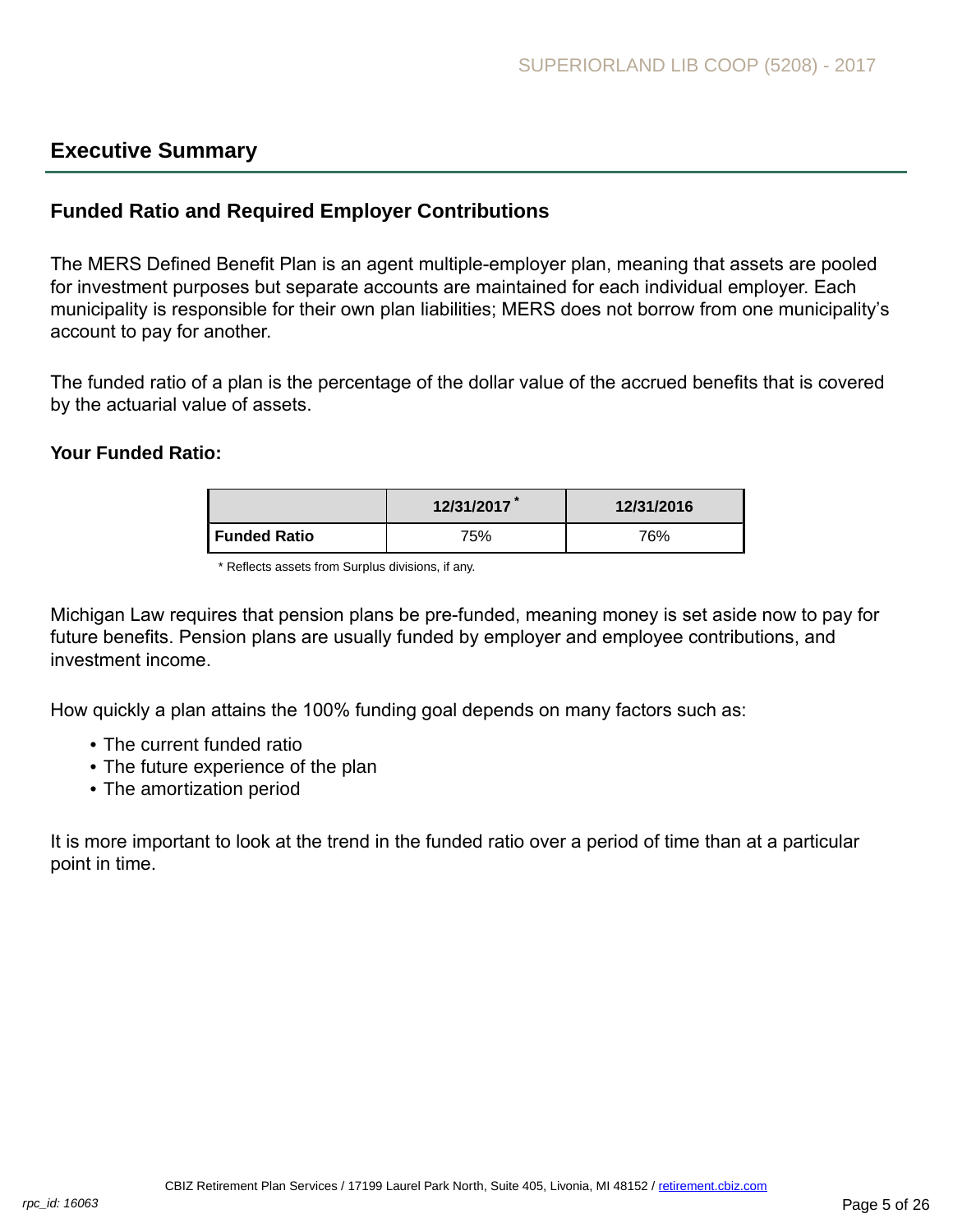### **Your Required Employer Contributions:**

Your computed employer contributions are shown in the following table. Employee contributions, if any, are in addition to the computed employer contributions. Changes to the assumptions and methods based on the 2015 Experience Study were first reflected in the December 31, 2015 valuations. The impact of these changes is being phased-in over a 5 year period. The phase-in allows the employer to spread the impact of the new assumptions over 5 fiscal years. This valuation reflects the third year of the phase-in.

Your minimum required contribution is the amount in the "Phase-in" columns. By default, MERS will invoice you the phased-in contribution amount, but strongly encourages you to contribute more than the minimum required contribution. If for 2018 your municipality is making employer contributions based on rates without the phase-in applied, contact MERS to ensure the No Phase-in rate is used again for 2019 and not the defaulted phase-in rates.

|                                                             |                |                          | <b>Percentage of Payroll</b> | <b>Monthly \$ Based on Projected Payroll</b> |                          |                                        |            |                 |            |          |      |            |
|-------------------------------------------------------------|----------------|--------------------------|------------------------------|----------------------------------------------|--------------------------|----------------------------------------|------------|-----------------|------------|----------|------|------------|
|                                                             |                | <b>No</b>                |                              | <b>No</b>                                    | <b>No</b>                |                                        |            |                 | <b>No</b>  |          |      |            |
|                                                             | Phase-in       | <b>Phase-in</b>          | Phase-in                     | Phase-in                                     |                          | <b>Phase-in</b>                        |            | <b>Phase-in</b> |            | Phase-in |      | Phase-in   |
| Valuation Date: 12/31/2017 12/31/2017 12/31/2016 12/31/2016 |                |                          |                              |                                              |                          | 12/31/2017<br>12/31/2017<br>12/31/2016 |            |                 |            |          |      | 12/31/2016 |
|                                                             |                |                          |                              | October 1. October 1. October 1. October 1.  | October 1,<br>October 1. |                                        | October 1. |                 | October 1, |          |      |            |
| <b>Fiscal Year Beginning:</b>                               | 2019           | 2019                     | 2018                         | 2018                                         |                          | 2019<br>2019                           |            |                 | 2018       |          | 2018 |            |
| <b>IDivision</b>                                            |                |                          |                              |                                              |                          |                                        |            |                 |            |          |      |            |
| 01 - General                                                | $\blacksquare$ | $\overline{\phantom{a}}$ | 26.94%                       | 30.08%                                       | \$                       | 1.737                                  | \$         | 1.875           |            | 1.779    | \$   | 1,986      |
| <b>Municipality Total</b>                                   |                |                          |                              |                                              | S                        | 1,737                                  |            | 1,875           |            | 1,779    | S    | 1,986      |

Employee contribution rates reflected in the valuations are shown below:

|                      |                        | <b>Employee Contribution Rate</b> |            |  |  |  |  |  |
|----------------------|------------------------|-----------------------------------|------------|--|--|--|--|--|
|                      | <b>Valuation Date:</b> | 12/31/2017                        | 12/31/2016 |  |  |  |  |  |
| <b>Division</b>      |                        |                                   |            |  |  |  |  |  |
| <b>101 - General</b> |                        | 4.70%                             | 4.70%      |  |  |  |  |  |

The employer may contribute more than the minimum required contributions, as these additional contributions will earn investment income and may result in lower future contribution requirements. Employers making contributions in excess of the minimum requirements may elect to apply the excess contribution immediately to a particular division, or segregate the excess into one or more of what MERS calls "Surplus" divisions. An election in the first case would immediately reduce any unfunded accrued liability and lower the amortization payments throughout the remaining amortization period. An election to set up Surplus divisions would not immediately lower future contributions, however the assets from the Surplus divisions could be transferred to an unfunded division in the future to reduce the unfunded liability in future years, or to be used to pay all or a portion of the minimum required contribution in a future year. For purposes of this report, the assets in any Surplus division have been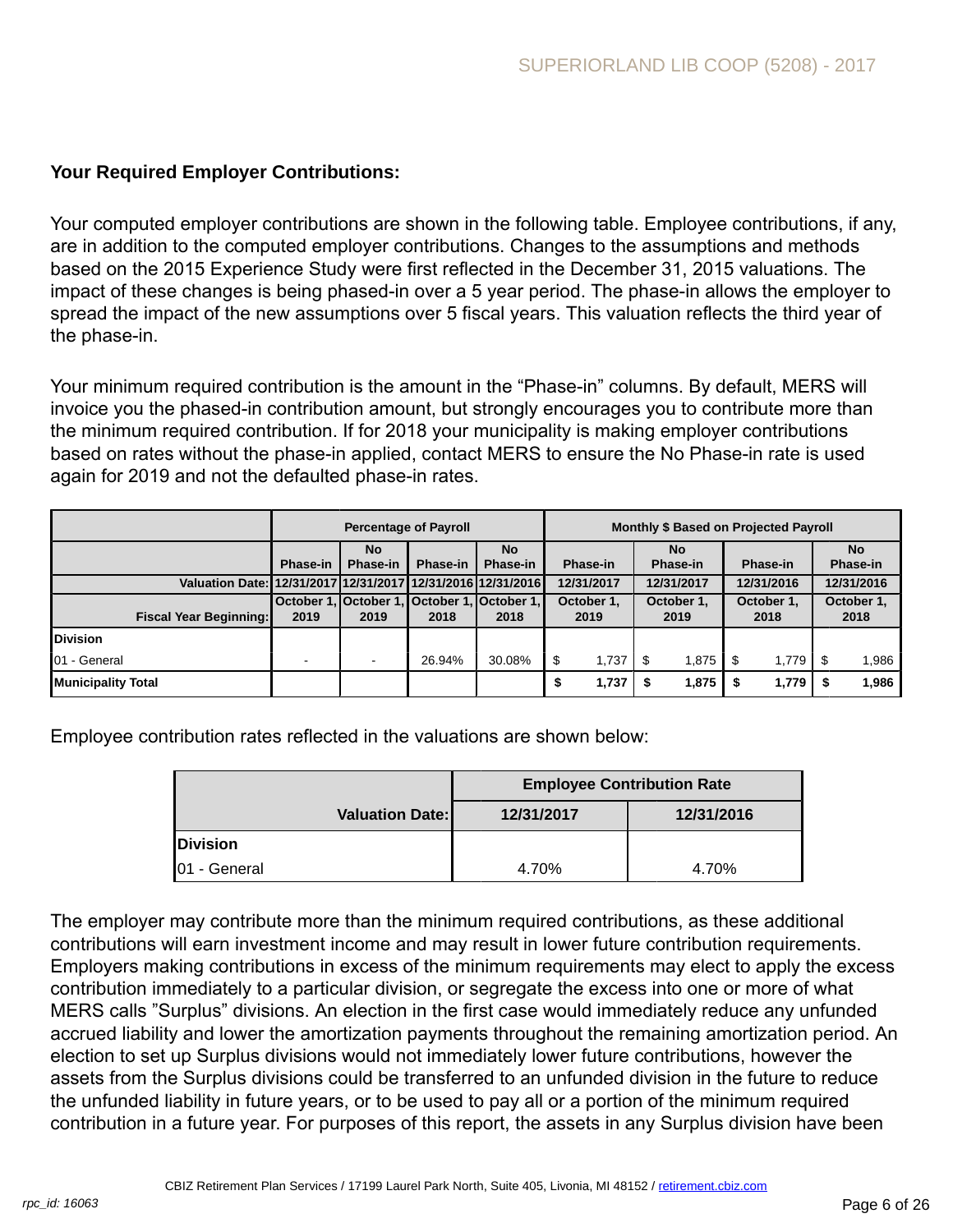included in the municipality's total assets, unfunded accrued liability and funded status, however, these assets are not used in calculating the minimum required contribution.

### **MERS strongly encourages employers to contribute more than the minimum contribution shown above.**

Assuming that experience of the plan meets actuarial assumptions:

• To accelerate to a 100% funding ratio in 10 years, estimated monthly employer contributions for the fiscal year beginning in 2019 for the entire employer would be \$3,052, instead of \$1,875.

If you are interested in making additional contributions, please contact MERS and they can assist you with evaluating your options.

### **How and Why Do These Numbers Change?**

In a defined benefit plan, contributions vary from one annual actuarial valuation to the next as a result of the following:

- Changes in benefit provisions (see Table 2)
- Changes in actuarial assumptions and methods (see the [Appendix](http://www.mersofmich.com/Portals/0/Assets/Resources/AAV-Appendix/MERS-2017AnnualActuarialValuation-Appendix.pdf))
- Experience of the plan (investment experience and demographic experience); this is the difference between actual experience of the plan and the actuarial assumptions. For example:
	- o Lower actual investment returns would result in higher required employer contributions, and vice-versa.
	- o Smaller than assumed pay increases would lower required employer contributions.
	- o Reductions in the number of active employees would lower required contribution dollars, but would usually increase the contribution rate expressed as a percentage of (the now lower) payroll.
	- o Retirements at earlier ages than assumed would usually increase required employer contributions.
	- o More non-vested terminations of employment than assumed would decrease required contributions.
	- o More disabilities or survivor (death) benefits than assumed would increase required contributions.
	- o Longer lifetimes after retirement than assumed would increase required employer contributions.

Actuarial valuations do not affect the ultimate cost of the plan; the benefit payments (current and future) determine the cost of the plan. Actuarial valuations only affect the timing of the contributions into the plan. Because assumptions are for the long term, plan experience will not match the actuarial assumptions in any given year (except by coincidence). Each annual actuarial valuation will adjust the required employer contributions up or down based on the prior year's actual experience.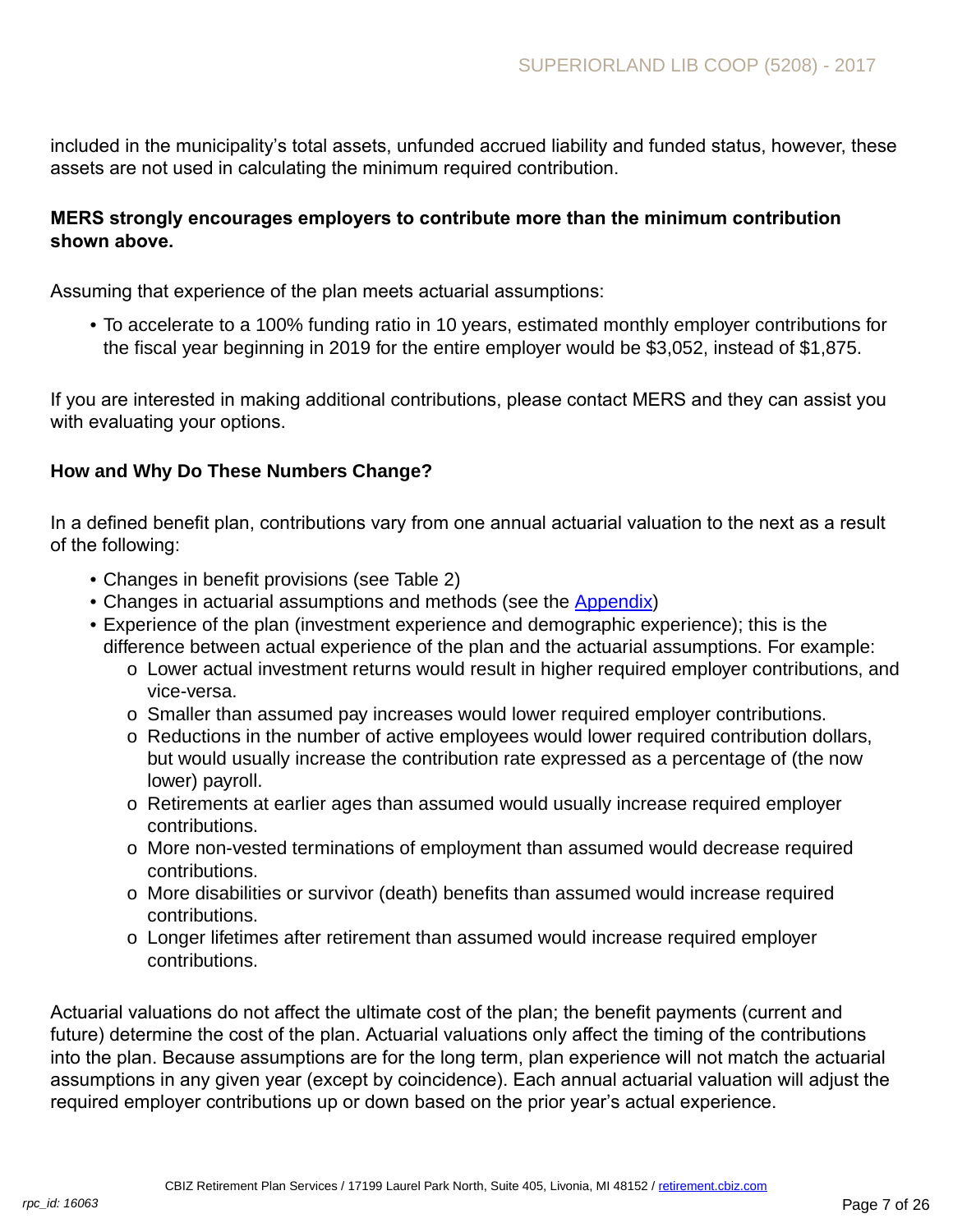### **Comments on Investment Return Assumption and Asset Smoothing**

A defined benefit plan is funded by employer contributions, participant contributions, and investment earnings. Investment earnings have historically provided **more than half** of the funding. The larger the share of benefits being provided from investment returns, the smaller the required contributions, and vice versa. Determining the contributions required to prefund the promised retirement benefits requires an assumption of what investment earnings are expected to add to the fund over a long period of time. This is called the **Investment Return Assumption**.

The MERS Investment Return Assumption is **7.75%** per year. This, along with all of our other actuarial assumptions, is reviewed every five years in an Experience Study that compares the assumptions used against actual experience and recommends adjustments if necessary. If your municipality would like to explore contributions at lower investment return assumptions, please review the budget projection scenarios later in this report.

To avoid dramatic spikes and dips in annual contribution requirements due to short term fluctuations in asset markets, MERS applies a technique called **asset smoothing**. This spreads out each year's investment gains or losses over the prior year and the following four years. This smoothing method is used to determine your actuarial value of assets (valuation assets), which is then used to determine both your funded ratio and your required contributions. The (smoothed) **actuarial rate of return for 2017 was 6.08%, while the actual market rate of return was 13.07%**. To see historical details of the market rate of return, compared to the smoothed actuarial rate of return, refer to this report's [Appendix,](http://www.mersofmich.com/Portals/0/Assets/Resources/AAV-Appendix/MERS-2017AnnualActuarialValuation-Appendix.pdf) or visit our **[Defined Benefit resource page](http://www.mersofmich.com/Employer/Programs/Defined-Benefit-Plan) on the MERS website.** 

As of December 31, 2017 the actuarial value of assets is 101% of market value due to asset smoothing. This means that meeting the actuarial assumption in the next few years will require average annual market returns that exceed the 7.75% investment return assumption, or contribution requirements will continue to increase.

If the December 31, 2017 valuation results were based on market value instead of the actuarial value:

- The funded percent of your entire municipality would be 74% (instead of 75%); and
- Your total employer contribution requirement for the fiscal year starting October 1, 2019 would be \$23,208 (instead of \$22,500).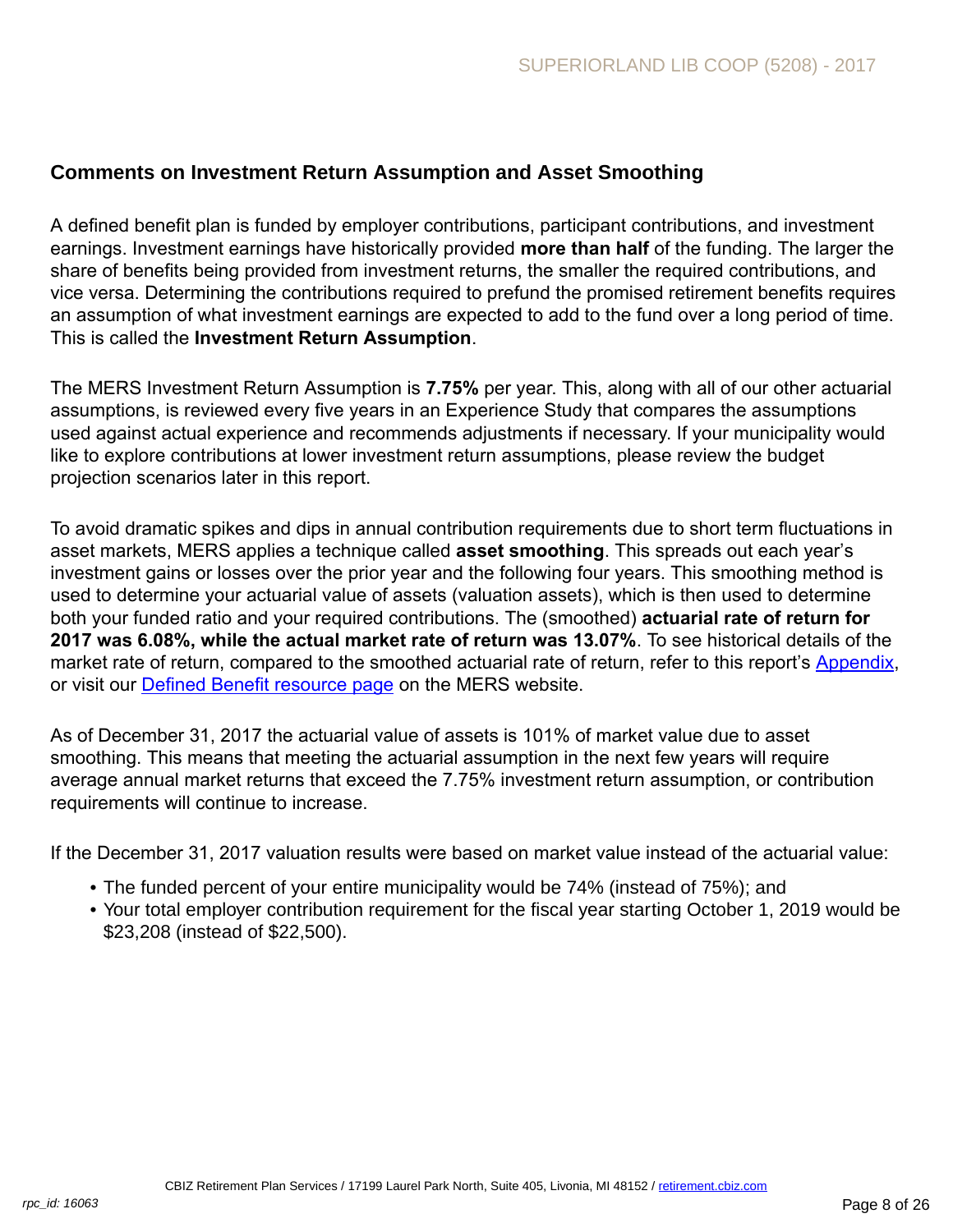### **Risk Characteristics of Defined Benefit Plans**

It is important to understand that Defined Benefit retirement plans, the plan sponsor, and the plan participants are exposed to certain risks. While risks cannot be eliminated entirely, they can be managed through various strategies. Below are a few examples of risk (this is not an all-inclusive list):

- Economic investment return, wage inflation, etc.
- Demographic longevity, disability, retirement, etc.
- Plan Sponsor and Employees contribution volatility, attract/retain employees, etc.

The MERS Retirement Board adopts certain assumptions and methods to manage the economic and demographic risks, and the contribution volatility risks. For example, the investment risk is the largest economic risk and is managed by having a balanced portfolio and a clearly defined investment strategy. Demographic risks are managed by preparing special studies called experience studies on a regular basis to determine if the assumptions used are reasonable compared to the experience. An Experience Study is completed every five years to review the assumptions and methods. The next Experience Study will be completed in 2020.

Risk can also be managed through a plan design that provides benefits that are sustainable in the long run.

The Actuarial Standards Board has issued Actuarial Standards of Practice (ASOP) No. 51. This standard will be effective for any actuarial work with a measurement date on or after November 1, 2018. This means, the December 31, 2018 and later annual actuarial valuation reports for MERS will have to comply with this standard. This standard will require the actuary to identify risks that, in the actuary's professional judgment may significantly impact the plan's future financial condition. The actuary will have to assess the potential effects of the identified risks on the plan's future financial condition. The assessment may or may not be based on numerical calculations. However, the assessment should reflect the specifics of the plan (i.e. funded status, plan demographics, funding policy, etc.). If the actuary concludes that numerical calculations are necessary to assess the risk, the actuary can use various methods to quantify the risk such as scenario tests, sensitivity tests, stress tests, etc.

Some of these risk assessment measures have already been incorporated in the MERS annual valuation reports. For example, the projections of funded percentage and employer contributions shown on the following pages could be used to gauge the risk associated with long term investment rates of return different than the assumed 7.75% annual rate. A history of the municipality's funded percentage as shown in Table 7, could indicate the trend in funded status over time.

### **Alternate Scenarios to Estimate the Potential Volatility of Results ("What If Scenarios")**

The calculations in this report are based on assumptions about long-term economic and demographic behavior. These assumptions will never materialize in a given year, except by coincidence. Therefore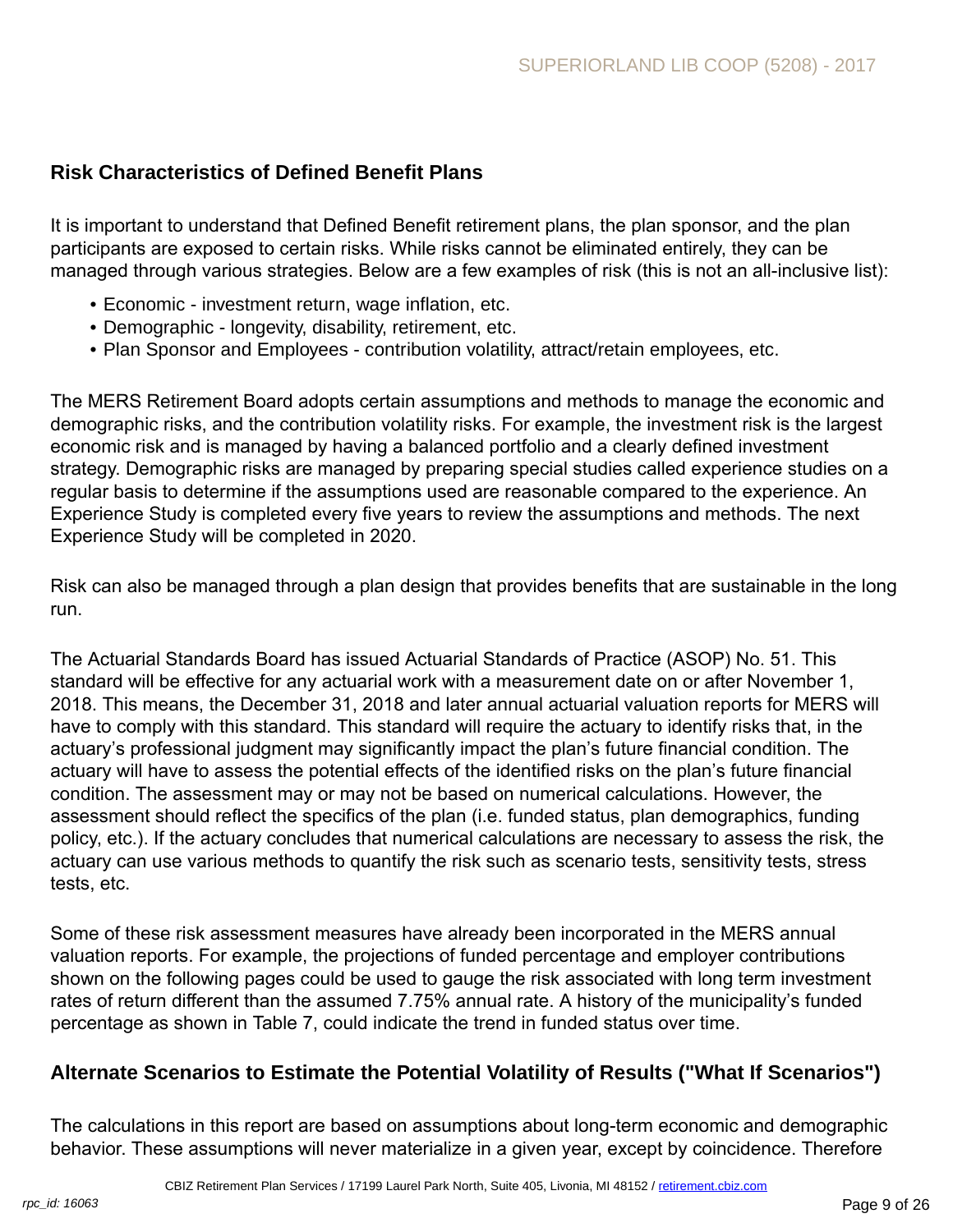the results will vary from one year to the next. The volatility of the results depends upon the characteristics of the plan. For example:

- Open divisions that have substantial assets compared to their active employee payroll will have more volatile employer contribution rates due to investment return fluctuations.
- Open divisions that have substantial accrued liability compared to their active employee payroll will have more volatile employer contribution rates due to demographic experience fluctuations.
- Small divisions will have more volatile contribution patterns than larger divisions because statistical fluctuations are relatively larger among small populations.
- Shorter amortization periods result in more volatile contribution patterns.

The analysis in this section is intended to review the potential volatility of the actuarial valuation results. It is important to note that calculations in this report are mathematical estimates based upon assumptions regarding future events, which may or may not materialize. Actuarial calculations can and do vary from one valuation to the next, sometimes significantly depending on the group's size.

Many assumptions are important in determining the required employer contributions. In the table below, we show the impact of varying the Investment Return Assumption. Lower investment returns would result in higher required employer contributions, and vice-versa.

The relative impact of each investment return scenario below will vary from year to year, as the participant demographics change. The impact of each scenario should be analyzed for a given year, not from year to year. The results in the table are based on the December 31, 2017 valuation, and are for the municipality in total, not by division. These results do not reflect a 5-year phase in of the impact of the new actuarial assumptions.

|                                          | <b>Assumed Future Annual Smoothed Investment Return Assumption</b> |                                    |       |           |                                       |                       |    |          |  |  |  |
|------------------------------------------|--------------------------------------------------------------------|------------------------------------|-------|-----------|---------------------------------------|-----------------------|----|----------|--|--|--|
|                                          |                                                                    | <b>Lower Future Annual Returns</b> |       |           | <b>Valuation</b><br><b>Assumption</b> | <b>Higher Returns</b> |    |          |  |  |  |
| 12/31/2017 Valuation Results             |                                                                    | 5.75%                              | 6.75% |           | 7.75%                                 | 8.75%                 |    |          |  |  |  |
| <b>Accrued Liability</b>                 | \$                                                                 | 1,231,546                          | \$    | 1,118,304 | \$                                    | 1,021,727             | \$ | 938,759  |  |  |  |
| Valuation Assets <sup>1</sup>            | \$                                                                 | 767,920                            | \$    | 767,920   | \$                                    | 767,920               | \$ | 767,920  |  |  |  |
| Unfunded Accrued Liability               | \$                                                                 | 463,626                            | \$    | 350,384   | \$                                    | 253,807               | \$ | 170,839  |  |  |  |
| <b>IFunded Ratio</b>                     |                                                                    | 62%                                |       | 69%       |                                       | 75%                   |    | 82%      |  |  |  |
| Monthly Normal Cost                      | \$                                                                 | $\Omega$                           | \$    | 0         | \$                                    | 0                     | \$ | $\Omega$ |  |  |  |
| Monthly Amortization Payment             | \$                                                                 | 2,636                              | \$    | 2,208     | \$                                    | 1,875                 | \$ | 1,366    |  |  |  |
| Total Employer Contribution <sup>2</sup> | \$                                                                 | 2,636                              | \$    | 2,208     | \$                                    | 1,875                 | \$ | 1,366    |  |  |  |

<sup>1</sup> The Valuation Assets include assets from Surplus divisions, if any.

 $2$  If assets exceed accrued liabilities for a division, the division's amortization payment is negative and is used to reduce the division's employer contribution requirement. If the overfunding credit is larger than the normal cost, the division's full credit is included in the municipality's amortization payment above but the division's total contribution requirement is zero. This can cause the displayed normal cost and amortization payment to not add up to the displayed total employer contribution.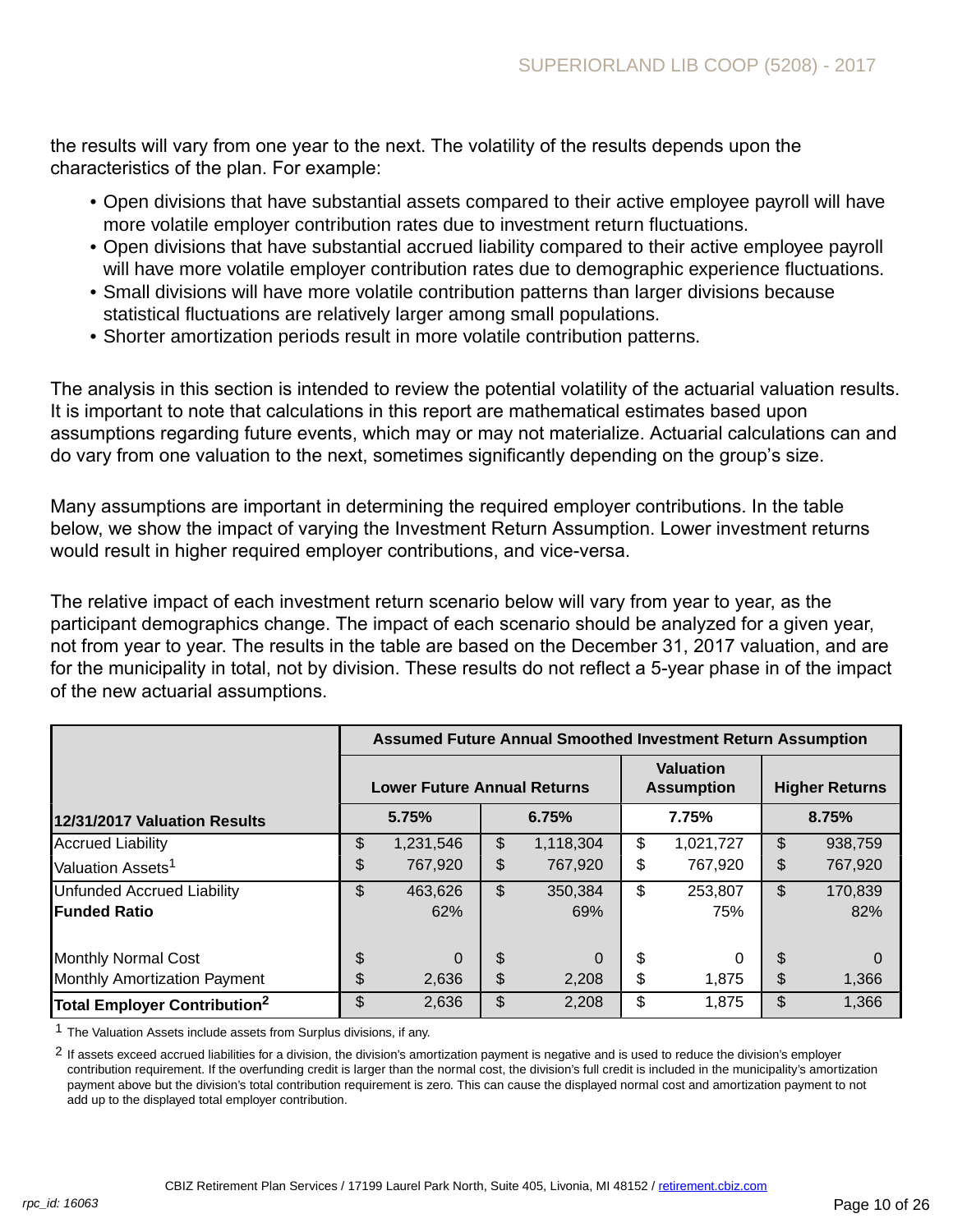### **Projection Scenarios**

The next two pages show projections of the plan's funded ratio and computed employer contributions under the actuarial assumptions used in the valuation and alternate assumed long-term investment return assumption scenarios. All four projections take into account the past investment losses that will continue to affect the actuarial rate of return in the short term. Under the 7.75% scenarios in the table on the next page, two sets of projections are shown:

- Based on the phase-in over 5 fiscal years (beginning in 2017) of the increased contribution requirements associated with the new actuarial assumptions. This projects your minimum required contribution.
- Based on no phase-in of the increased contribution requirements.

The 7.75% scenarios provide an estimate of computed employer contributions based on current actuarial assumptions, and a projected 7.75% market return. The other two scenarios may be useful if the municipality chooses to budget more conservatively, and make contributions in addition to the minimum requirements. The 6.75% and 5.75% projections provide an indication of the potential required employer contribution if MERS were to realize annual investment returns of 6.75% and 5.75% over the long-term.

The projections are shown both in tabular and graphical form in total for the employer. The tables show projections for six years. The graphs show projections for twenty five years.

Your municipality includes one or more Surplus divisions. The assets in a Surplus division may be used to reduce future employer contributions or to accelerate the date by which the municipality becomes 100% funded. The timing and use of these Surplus assets is discretionary.

The Funded Percentage graph shows projections of funded status under the 7.75% investment return assumption, both including the Surplus assets (contributed as of the valuation date), and without the Surplus assets. The graph including the Surplus assets assumes these Surplus assets grow with interest and are not used to lower future employer contributions. We modeled the projections including the Surplus assets in this fashion because the use of these assets is discretionary by the employer and we do not know when and how the employer will use them. Once the employer uses these Surplus assets, any future employer contributions are expected to be lower than those shown in the projections.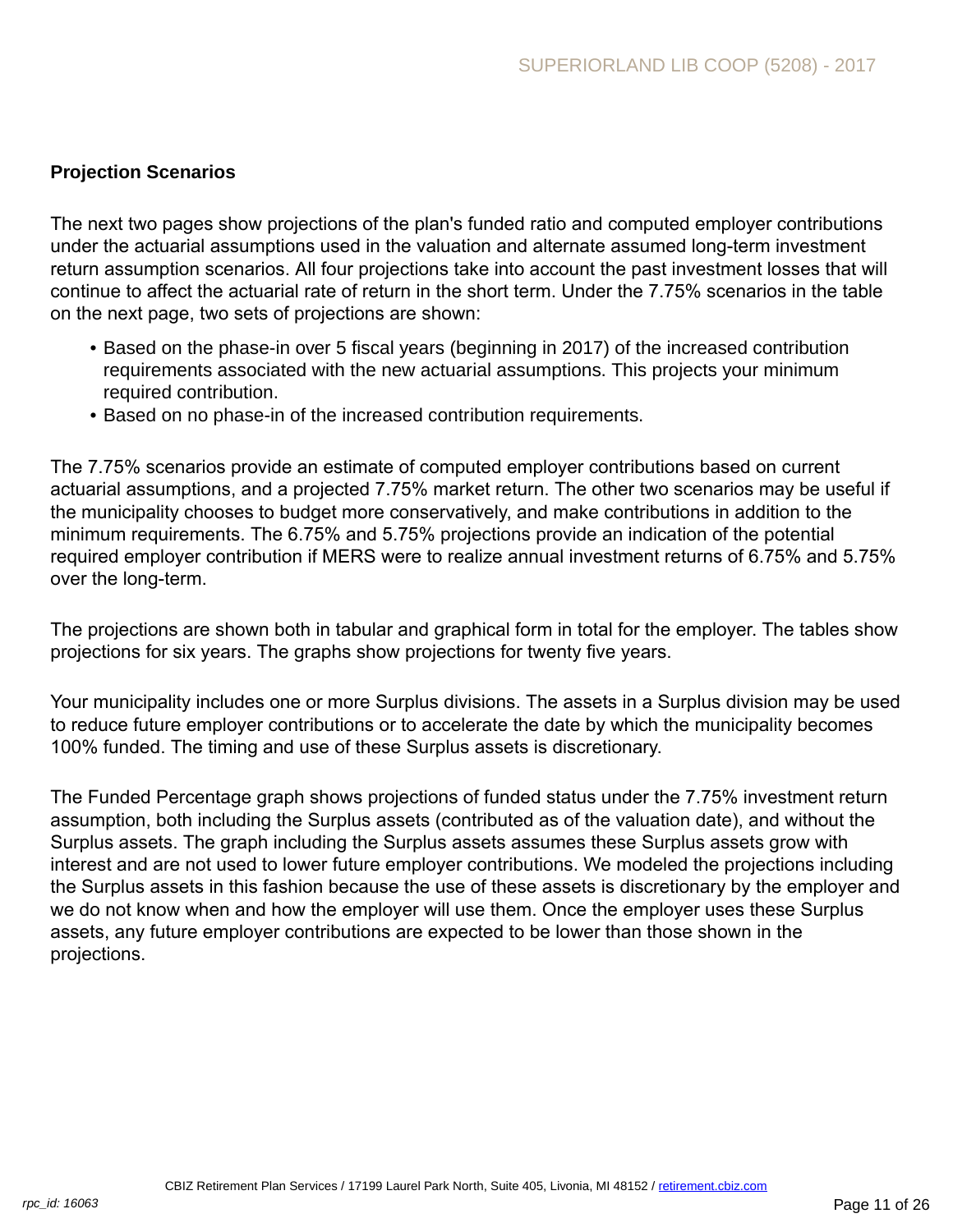| <b>Valuation</b><br><b>Year Ending</b> | <b>Fiscal Year</b><br><b>Beginning</b><br><b>Actuarial Accrued</b> |                        |                               | <b>Funded</b> | <b>Computed Annual</b><br><b>Employer</b> |
|----------------------------------------|--------------------------------------------------------------------|------------------------|-------------------------------|---------------|-------------------------------------------|
| 12/31                                  | 10/1                                                               | Liability              | Valuation Assets <sup>2</sup> | Percentage    | <b>Contribution</b>                       |
|                                        |                                                                    |                        |                               |               |                                           |
| $7.75\%$ <sup>1</sup>                  |                                                                    |                        |                               |               |                                           |
|                                        | <b>WITH 5-YEAR PHASE-IN</b>                                        |                        |                               |               |                                           |
| 2017                                   | 2019                                                               | \$<br>1,021,727        | \$<br>736,568                 | 72%           | \$<br>20,844                              |
| 2018                                   | 2020                                                               | 1,010,000              | 704,000                       | 69%           | 24,700                                    |
| 2019                                   | 2021                                                               | 1,010,000              | 680,000                       | 68%           | 29,200                                    |
| 2020                                   | 2022                                                               | 994,000                | 674,000                       | 68%           | 29,400                                    |
| 2021                                   | 2023                                                               | 981,000                | 669,000                       | 68%           | 29,800                                    |
| 2022                                   | 2024                                                               | 965,000                | 659,000                       | 68%           | 30,900                                    |
|                                        |                                                                    |                        |                               |               |                                           |
|                                        | <b>NO 5-YEAR PHASE-IN</b>                                          |                        |                               |               |                                           |
| 2017                                   | 2019                                                               | \$<br>1,021,727        | \$<br>736,568                 | 72%           | \$<br>22,500                              |
| 2018                                   | 2020                                                               | 1,010,000              | 704,000                       | 69%           | 25,400                                    |
| 2019                                   | 2021                                                               | 1,010,000              | 680,000                       | 68%           | 29,000                                    |
| 2020                                   | 2022                                                               | 994,000                | 676,000                       | 68%           | 29,200                                    |
| 2021                                   | 2023                                                               | 981,000                | 671,000                       | 69%           | 29,600                                    |
| 2022                                   | 2024                                                               | 965,000                | 662,000                       | 69%           | 30,700                                    |
|                                        |                                                                    |                        |                               |               |                                           |
| $6.75\%$ <sup>1</sup>                  |                                                                    |                        |                               |               |                                           |
| 2017                                   | <b>NO 5-YEAR PHASE-IN</b><br>2019                                  |                        | \$                            | 66%           | \$                                        |
| 2018                                   | 2020                                                               | \$<br>1,118,304        | 736,568<br>697,000            | 63%           | 26,496<br>31,400                          |
| 2019                                   | 2021                                                               | 1,110,000<br>1,100,000 | 667,000                       | 61%           | 35,600                                    |
| 2020                                   | 2022                                                               | 1,080,000              | 660,000                       | 61%           | 36,100                                    |
| 2021                                   | 2023                                                               | 1,060,000              | 654,000                       | 62%           | 36,800                                    |
| 2022                                   | 2024                                                               | 1,040,000              | 644,000                       | 62%           | 38,200                                    |
|                                        |                                                                    |                        |                               |               |                                           |
|                                        |                                                                    |                        |                               |               |                                           |
| $5.75\%$ <sup>1</sup>                  |                                                                    |                        |                               |               |                                           |
|                                        | <b>NO 5-YEAR PHASE-IN</b>                                          |                        |                               |               |                                           |
| 2017                                   | 2019                                                               | \$<br>1,231,546        | \$<br>736,568                 | 60%           | \$<br>31,632                              |
| 2018                                   | 2020                                                               | 1,220,000              | 690,000                       | 57%           | 37,300                                    |
| 2019                                   | 2021                                                               | 1,200,000              | 654,000                       | 55%           | 42,000                                    |
| 2020                                   | 2022                                                               | 1,180,000              | 646,000                       | 55%           | 42,800                                    |
| 2021                                   | 2023                                                               | 1,160,000              | 639,000                       | 55%           | 43,800                                    |
| 2022                                   | 2024                                                               | 1,130,000              | 628,000                       | 55%           | 45,500                                    |

1 Represents both the interest rate for discounting liabilities and the future investment return assumption on the Market Value of assets.

2 Valuation Assets do not include assets from Surplus divisions, if any.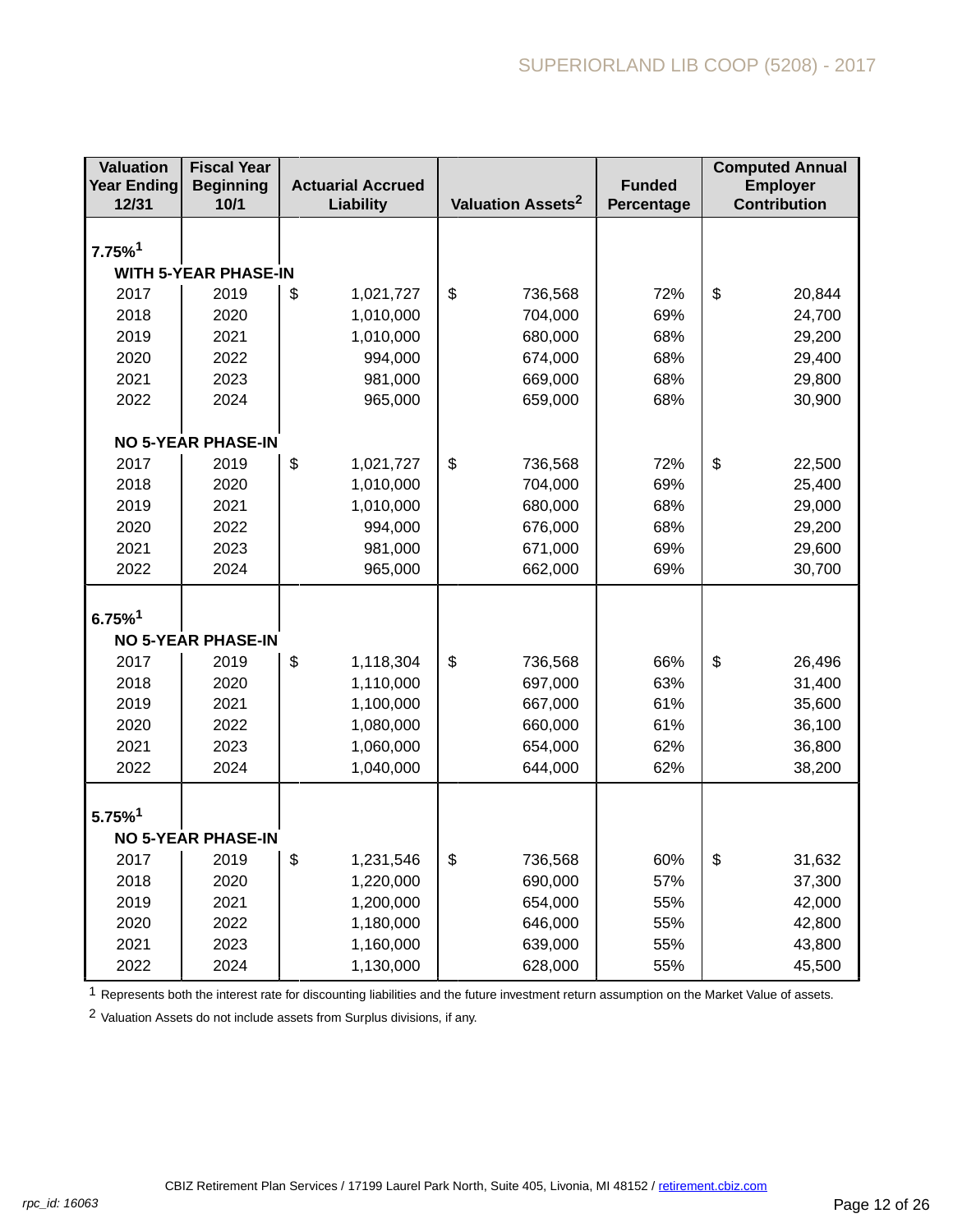

Notes:

All projected funded percentages are shown with no phase-in.

Assumes assets from Surplus divisions will not be used to lower employer contributions during the projection period.



Notes:

All projected contributions are shown with no phase-in.

Projected employer contributions do not reflect the use of any assets from the Surplus divisions.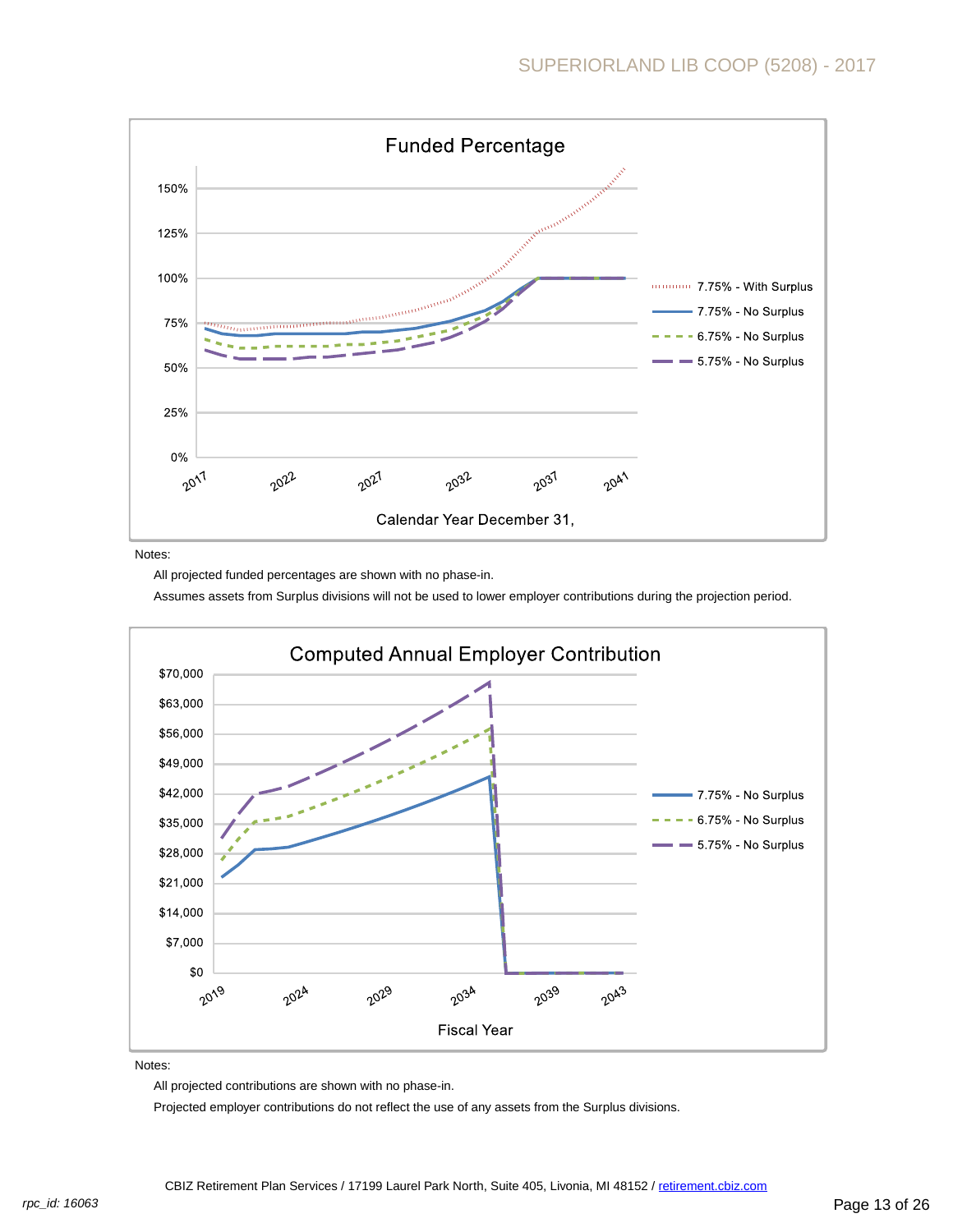## **Employer Contribution Details For the Fiscal Year Beginning October 1, 2019**

#### **Table 1**

|                                                    |                                       |                                       |                                       | <b>Employer Contributions<sup>1</sup></b>                              |                                                                 | <b>Computed</b>                                                 |                                                              |                                                                   |                                                                           |
|----------------------------------------------------|---------------------------------------|---------------------------------------|---------------------------------------|------------------------------------------------------------------------|-----------------------------------------------------------------|-----------------------------------------------------------------|--------------------------------------------------------------|-------------------------------------------------------------------|---------------------------------------------------------------------------|
| <b>Division</b>                                    | <b>Total</b><br><b>Normal</b><br>Cost | <b>Employee</b><br>Contribut.<br>Rate | <b>Employer</b><br><b>Normal Cost</b> | Payment of<br>the Unfunded<br><b>Accrued</b><br>Liability <sup>4</sup> | Computed<br><b>Employer</b><br>Contribut. No<br><b>Phase-In</b> | <b>Employer</b><br>Contribut.<br><b>With</b><br><b>Phase-In</b> | <b>Blended</b><br><b>ER Rate No</b><br>Phase-In <sup>5</sup> | <b>Blended</b><br><b>ER Rate</b><br>With<br>Phase-In <sup>5</sup> | <b>Employee</b><br>Contribut.<br><b>Conversion</b><br>Factor <sup>2</sup> |
| <b>Percentage of Payroll</b>                       |                                       |                                       |                                       |                                                                        |                                                                 |                                                                 |                                                              |                                                                   |                                                                           |
| 01 - General                                       | $0.00\%$                              | 4.70%                                 |                                       |                                                                        |                                                                 |                                                                 |                                                              |                                                                   |                                                                           |
| <b>Estimated Monthly Contribution</b> <sup>3</sup> |                                       |                                       |                                       |                                                                        |                                                                 |                                                                 |                                                              |                                                                   |                                                                           |
| 01 - General                                       |                                       |                                       |                                       | $0$  \$<br>1,875  \$                                                   | $1,875$ $\frac{1}{9}$                                           | 1,737                                                           |                                                              |                                                                   |                                                                           |
| <b>Total Municipality</b>                          |                                       |                                       |                                       | 1,875 \$<br>$0$  \$                                                    | $1,875$ \$                                                      | 1,737                                                           |                                                              |                                                                   |                                                                           |
| <b>Estimated Annual Contribution</b> <sup>3</sup>  |                                       |                                       | 0 \$                                  | $22,500$  \$                                                           | $22,500$  \$                                                    | 20,844                                                          |                                                              |                                                                   |                                                                           |

 $1$  The above employer contribution requirements are in addition to the employee contributions, if any.

<sup>2</sup> If emplovee contributions are increased/decreased by 1.00% of pay, the employer contribution requirement will decrease/increase by the Employee Contribution Conversion Factor. The conversion factor is usually under 1%, because employee contributions may be refunded at termination of employment, and not used to fund retirement pensions. Employer contributions will all be used to fund pensions.

<sup>3</sup> For divisions that are open to new hires, estimated contributions are based on projected fiscal year payroll. Actual contributions will be based on actual reported monthly pays, and will be different from the above amounts. For divisions that will have no new hires (i.e. closed divisions), invoices will be based on the above dollar amounts which are based on projected fiscal year payroll. See description of Open Divisions and Closed Divisions in the [Appendix](http://www.mersofmich.com/Portals/0/Assets/Resources/AAV-Appendix/MERS-2017AnnualActuarialValuation-Appendix.pdf).

4 If projected assets exceed projected liabilities as of the beginning of the October 1, 2019 fiscal year, the negative unfunded accrued liability is treated as overfunding credit and is used to reduce the contribution. This amortization is used to reduce the employer contribution rate. Note that if the overfunding credit is larger than the normal cost, the full credit is shown above but the total contribution requirement is zero. This will cause the displayed normal cost and unfunded accrued liability contributions to not add across.

<sup>5</sup> For linked divisions, the employer will be invoiced the Computed Employer Contribution with Phase-in rate shown above for each linked division (a contribution rate for the open division; a contribution dollar for the closed-but-linked division), unless the employer elects to contribute the Blended Employer Contribution rate shown above, by contacting MERS at 800-767-MERS (6377).

### **Please see the Comments on Asset Smoothing in the Executive Summary of this report.**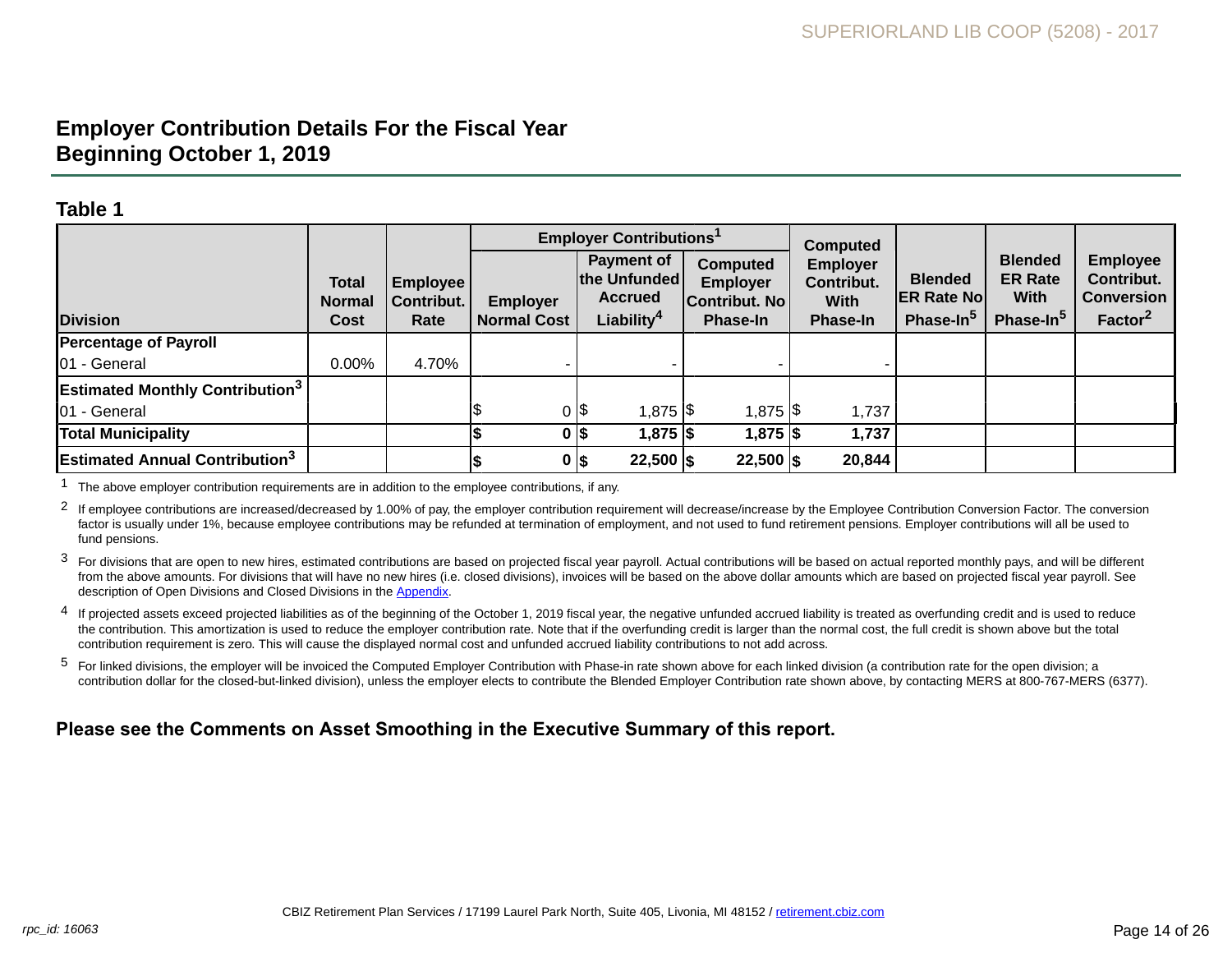# **Benefit Provisions**

### **Table 2**

### **01 - General: Closed to new hires**

|                                      | 2017 Valuation            | <b>2016 Valuation</b>     |
|--------------------------------------|---------------------------|---------------------------|
| <b>Benefit Multiplier:</b>           | 2.00% Multiplier (no max) | 2.00% Multiplier (no max) |
| <b>Normal Retirement Age:</b>        | 60                        | 60                        |
| <b>Vesting:</b>                      | 8 years                   | 8 years                   |
| <b>Early Retirement (Unreduced):</b> | 55/25                     | 55/25                     |
| <b>Early Retirement (Reduced):</b>   | 50/25                     | 50/25                     |
|                                      | 55/15                     | 55/15                     |
| <b>Final Average Compensation:</b>   | 5 years                   | 5 years                   |
| <b>COLA for Future Retirees:</b>     | 2.50% (Non-Compound)      | 2.50% (Non-Compound)      |
| <b>Employee Contributions:</b>       | 4.70%                     | 4.70%                     |
| Act 88:                              | No                        | <b>No</b>                 |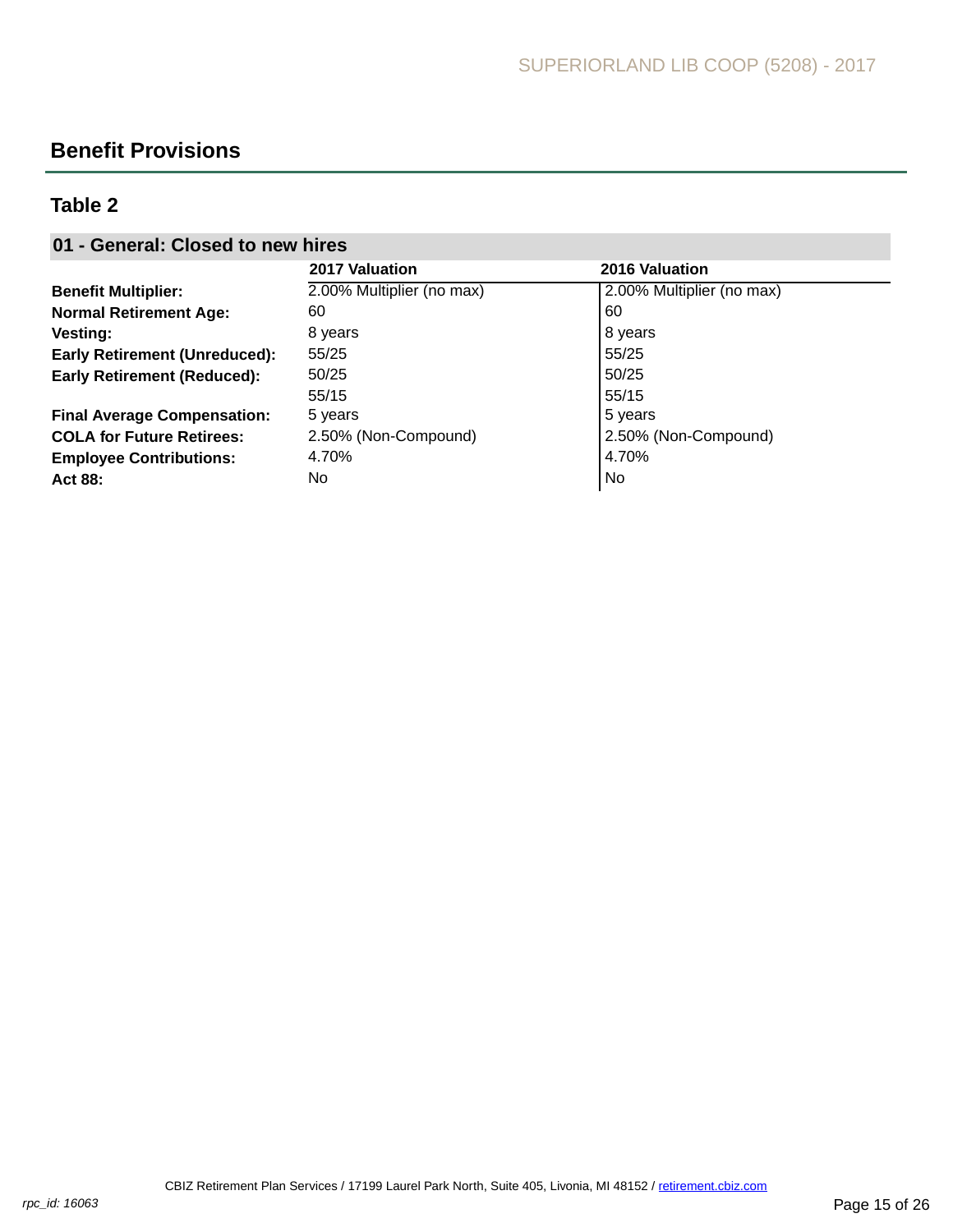# **Participant Summary**

#### **Table 3**

|                                   | <b>2017 Valuation</b> |     |                                |                | 2016 Valuation                        | 2017 Valuation |                                                   |                                                       |  |
|-----------------------------------|-----------------------|-----|--------------------------------|----------------|---------------------------------------|----------------|---------------------------------------------------|-------------------------------------------------------|--|
| <b>Division</b>                   | <b>Number</b>         |     | Annual<br>Payroll <sup>1</sup> | <b>Number</b>  | <b>Annual</b><br>Payroll <sup>1</sup> | Average<br>Age | Average<br><b>Benefit</b><br>Service <sup>2</sup> | Average<br><b>Eligibility</b><br>Service <sup>2</sup> |  |
| 101 - General                     |                       |     |                                |                |                                       |                |                                                   |                                                       |  |
| <b>Active Employees</b>           | 0                     | 1\$ | 0                              | 4              | \$<br>71,615                          | 0.0            | 0.0                                               | 0.0                                                   |  |
| Vested Former Employees           | $\overline{2}$        |     | 7,418                          |                | 4,390                                 | 55.1           | 5.5                                               | 23.6                                                  |  |
| <b>Retirees and Beneficiaries</b> | 3                     |     | 80,185                         | 3              | 78,460                                | 66.4           |                                                   |                                                       |  |
| <b>Total Municipality</b>         |                       |     |                                |                |                                       |                |                                                   |                                                       |  |
| <b>Active Employees</b>           | 0                     | \$  | 0                              | 1              | \$<br>71,615                          | 0.0            | 0.0                                               | 0.0                                                   |  |
| <b>Vested Former Employees</b>    | $\overline{2}$        |     | 7.418                          | 1              | 4,390                                 | 55.1           | 5.5                                               | 23.6                                                  |  |
| <b>Retirees and Beneficiaries</b> | $\overline{3}$        |     | 80,185                         | $\overline{3}$ | 78,460                                | 66.4           |                                                   |                                                       |  |
| <b>Total Participants</b>         | 5                     |     |                                | 5              |                                       |                |                                                   |                                                       |  |

1 Annual payroll for active employees; annual deferred benefits payable for vested former employees; annual benefits being paid for retirees and beneficiaries.

<sup>2</sup> Description can be found under Miscellaneous and Technical Assumptions in the [Appendix.](http://www.mersofmich.com/Portals/0/Assets/Resources/AAV-Appendix/MERS-2017AnnualActuarialValuation-Appendix.pdf)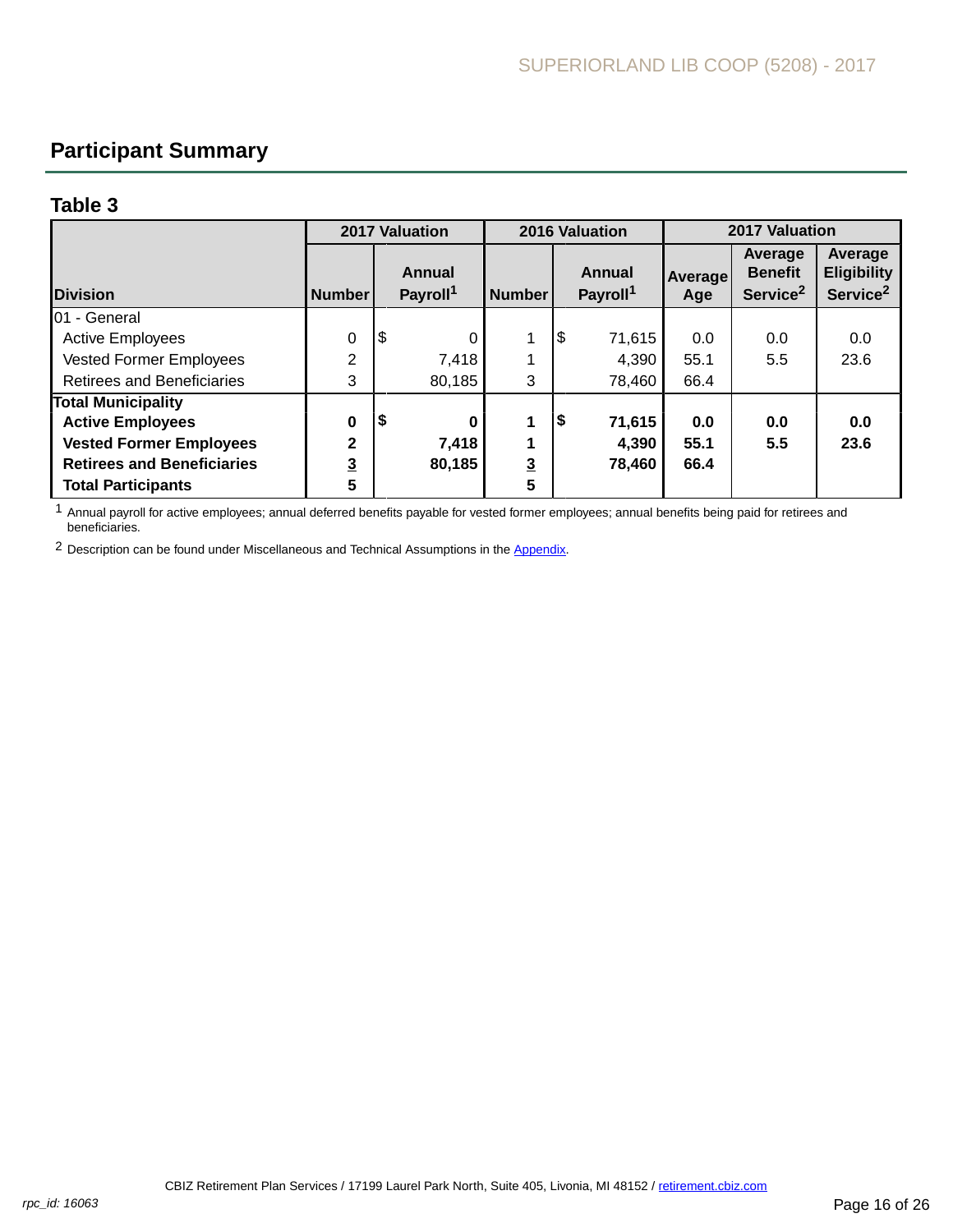# <span id="page-16-0"></span>**Reported Assets (Market Value)**

#### **Table 4**

|                           | 2017 Valuation       |                     |                       |        |                      | 2016 Valuation      |                       |        |  |  |
|---------------------------|----------------------|---------------------|-----------------------|--------|----------------------|---------------------|-----------------------|--------|--|--|
|                           |                      | <b>Employer and</b> |                       |        |                      | <b>Employer and</b> |                       |        |  |  |
| <b>Division</b>           | Retiree <sup>1</sup> |                     | Employee <sup>2</sup> |        | Retiree <sup>1</sup> |                     | Employee <sup>2</sup> |        |  |  |
| 01 - General              |                      | 711,942             | \$                    | 16,381 |                      | 689,036             |                       | 12,742 |  |  |
| S1 - Surplus Unassoc.     |                      | 31,001              |                       | 0      |                      |                     |                       |        |  |  |
| <b>Municipality Total</b> |                      | 742,943             | \$                    | 16,381 |                      | 689,036             |                       | 12,742 |  |  |
| <b>Combined Assets</b>    | \$759,324            |                     |                       |        | \$701,778            |                     |                       |        |  |  |

1 Reserve for Employer Contributions and Benefit Payments

2 Reserve for Employee Contributions

The December 31, 2017 valuation assets (actuarial value of assets) are equal to 1.011321 times the reported market value of assets (compared to 1.077095 as of December 31, 2016). The derivation of valuation assets is described, and detailed calculations of valuation assets are shown, in the [Appendix](http://www.mersofmich.com/Portals/0/Assets/Resources/AAV-Appendix/MERS-2017AnnualActuarialValuation-Appendix.pdf).

Assets in the Surplus division(s) are employer assets that have been reserved to be used by the employer at some point in the future to stabilize increases in contributions. These assets are not used in calculating the employer contribution for the fiscal year beginning October 1, 2019.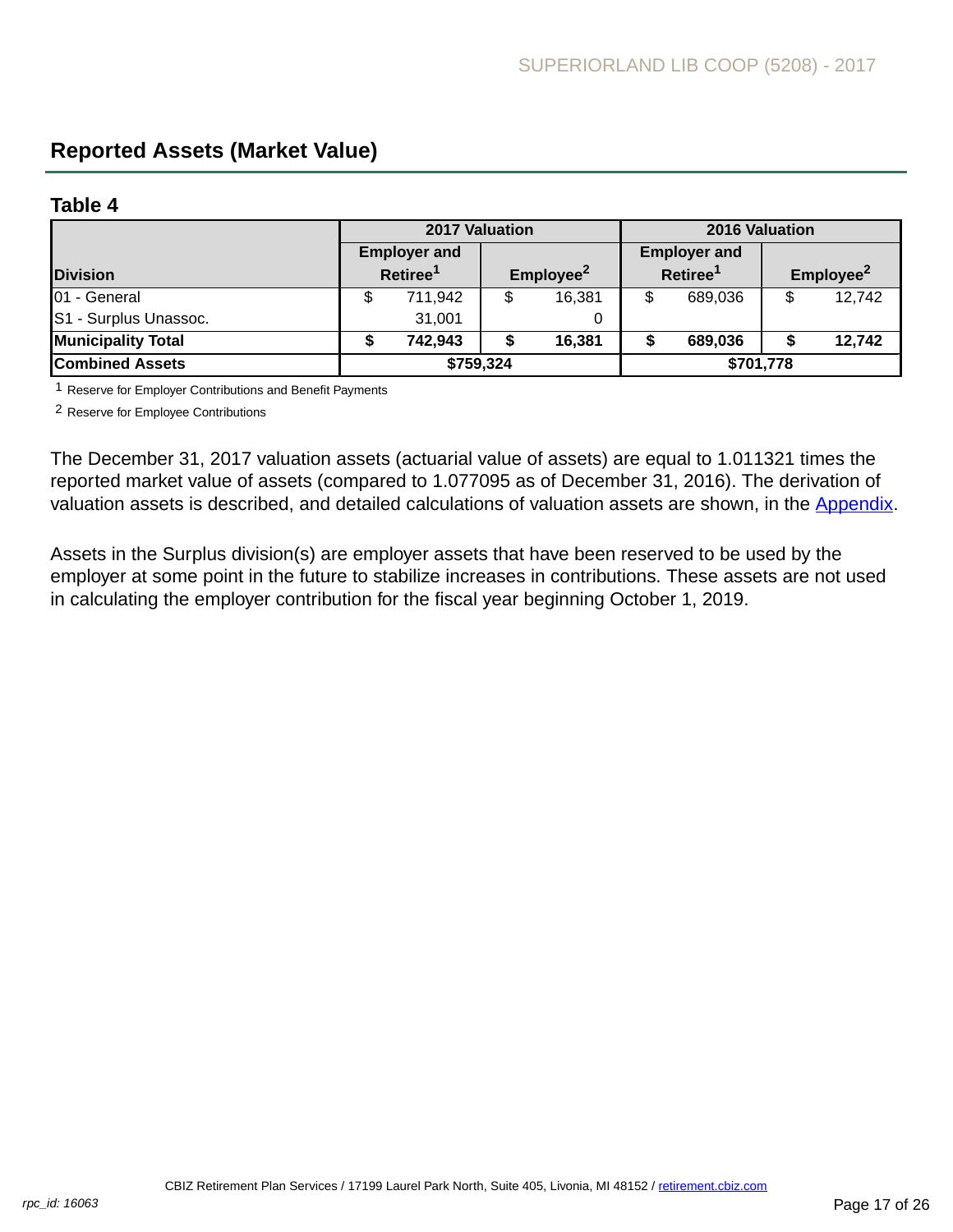### **Flow of Valuation Assets**

### **Table 5**

|              |                               |                   |                      | <b>Investment</b> |                   |                     |                  |                  |  |
|--------------|-------------------------------|-------------------|----------------------|-------------------|-------------------|---------------------|------------------|------------------|--|
| Year         |                               |                   |                      | <b>Income</b>     |                   | <b>Employee</b>     |                  | <b>Valuation</b> |  |
| <b>Ended</b> | <b>Employer Contributions</b> |                   | <b>Employee</b>      | (Valuation        | <b>Benefit</b>    | <b>Contribution</b> | <b>Net</b>       | <b>Asset</b>     |  |
| 12/31        | <b>Required</b>               | <b>Additional</b> | <b>Contributions</b> | Assets)           | <b>Payments</b>   |                     | <b>Transfers</b> | <b>Balance</b>   |  |
|              |                               |                   |                      |                   |                   |                     |                  |                  |  |
| 2007         | $\$\$<br>1,867                |                   | \$<br>4,988          | \$<br>54,690      | \$<br>$\mathbf 0$ | \$<br>0             | \$<br>0          | \$<br>731,884    |  |
| 2008         | 6,699                         |                   | 5,505                | 35,423            | $\Omega$          | 0                   | 0                | 779,511          |  |
| 2009         | 5,214                         |                   | 6,189                | 46,529            | $\Omega$          | 0                   | 0                | 837,443          |  |
| 2010         | 1,000                         |                   | 3,148                | 40,475            | (40, 174)         | 0                   | 0                | 841,892          |  |
| 2011         | 0                             | \$<br>4,300       | 1,552                | 38,059            | (49, 417)         | 0                   | 0                | 836,386          |  |
|              |                               |                   |                      |                   |                   |                     |                  |                  |  |
| 2012         | $\mathbf 0$                   | 4,800             | 1,582                | 33,545            | (50, 625)         | 0                   | 0                | 825,688          |  |
| 2013         | 301                           | 4,800             | 1,638                | 45,624            | (51, 831)         | 0                   | 0                | 826,220          |  |
| 2014         | 2,405                         | 1,600             | 1,876                | 44,970            | (54, 696)         | 0                   | 0                | 822,375          |  |
| 2015         | 3,219                         |                   | 25                   | 34,681            | (75,082)          | 0                   | 0                | 785,218          |  |
| 2016         | 8,504                         | 878               | 3,366                | 34,652            | (76, 736)         | 0                   | 0                | 755,882          |  |
|              |                               |                   |                      |                   |                   |                     |                  |                  |  |
| 2017         | 12,405                        | 31,512            | 3,415                | 43,166            | (78, 460)         | 0                   | $\pmb{0}$        | 767,920          |  |

Notes:

Transfers in and out are usually related to the transfer of participants between municipalities, and to employer and employee payments for service credit purchases (if any) that the governing body has approved.

Additional employer contributions, if any, are shown separately starting in 2011. Prior to 2011, additional contributions are combined with the required employer contributions.

The investment income column reflects the recognized investment income based on Valuation Assets. It does not reflect the market value investment return in any given year.

The Valuation Assets include assets from Surplus divisions, if any.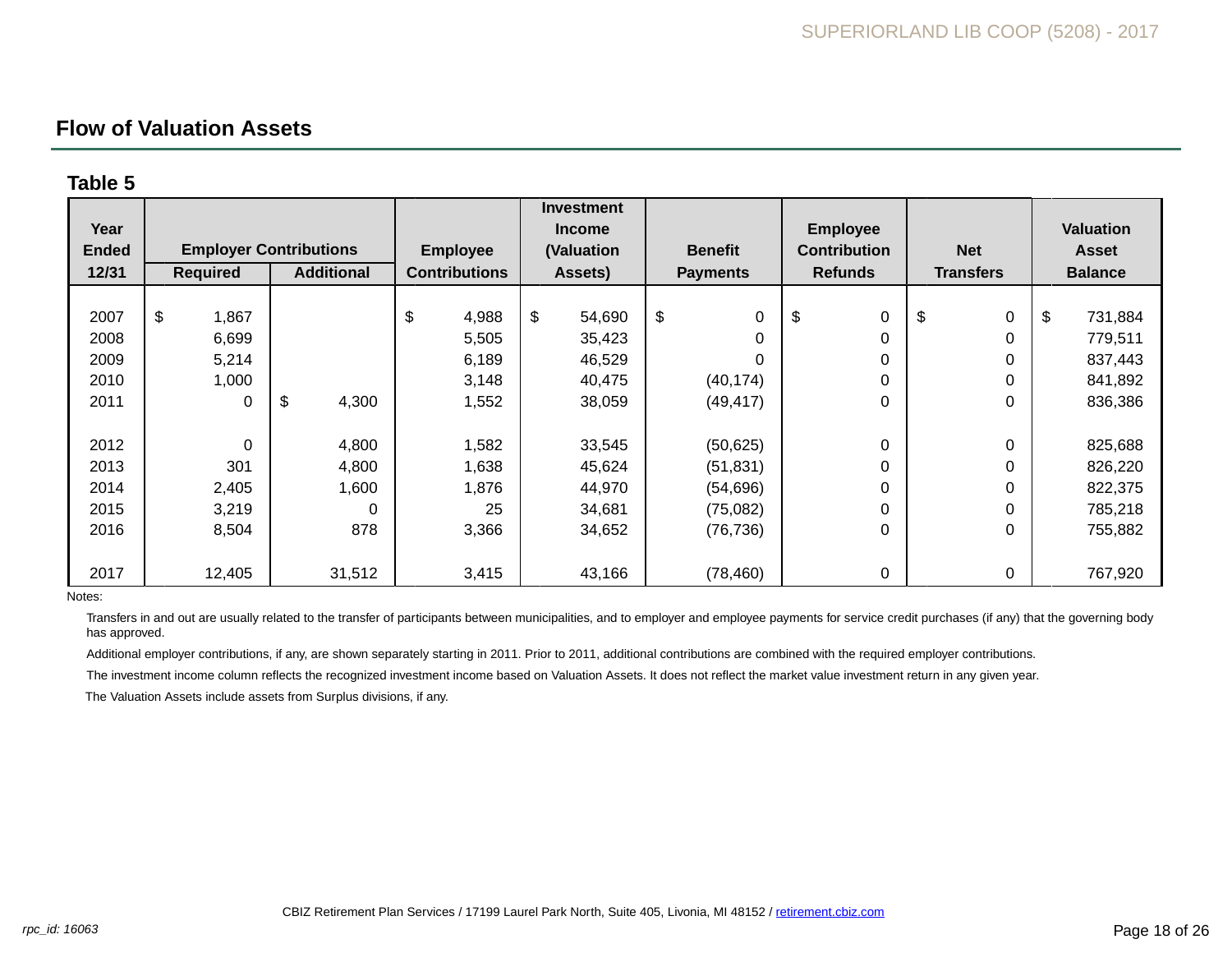# **Actuarial Accrued Liabilities and Valuation Assets As of December 31, 2017**

#### **Table 6**

|                                   |    |                  |                                                 |         |                       | <b>Unfunded</b><br>(Overfunded) |           |
|-----------------------------------|----|------------------|-------------------------------------------------|---------|-----------------------|---------------------------------|-----------|
|                                   |    | <b>Actuarial</b> |                                                 |         |                       | <b>Accrued</b>                  |           |
| <b>IDivision</b>                  |    |                  | Accrued Liability Valuation Assets <sup>1</sup> |         | <b>Percent Funded</b> | <b>Liabilities</b>              |           |
| <b>I</b> 01 - General             |    |                  |                                                 |         |                       |                                 |           |
| <b>Active Employees</b>           | \$ | 0                | \$                                              | 0       | $0.0\%$               | \$                              | 0         |
| <b>Vested Former Employees</b>    |    | 58,663           |                                                 | 16,381  | 27.9%                 |                                 | 42,282    |
| <b>Retirees And Beneficiaries</b> |    | 963,064          |                                                 | 720,187 | 74.8%                 |                                 | 242,877   |
| Pending Refunds                   |    | <u>0</u>         |                                                 |         | $0.0\%$               |                                 | 0         |
| Total                             | \$ | 1,021,727        | \$                                              | 736,568 | 72.1%                 | \$                              | 285,159   |
| S1 - Surplus Unassoc.             |    |                  |                                                 |         |                       |                                 |           |
| Total                             | \$ | $\bf{0}$         | \$                                              | 31,352  |                       | \$                              | (31, 352) |
| <b>Total Municipality</b>         |    |                  |                                                 |         |                       |                                 |           |
| <b>Active Employees</b>           | \$ | O                | \$                                              | 0       | 0.0%                  | \$                              |           |
| <b>Vested Former Employees</b>    |    | 58,663           |                                                 | 16,381  | 27.9%                 |                                 | 42,282    |
| <b>Retirees and Beneficiaries</b> |    | 963,064          |                                                 | 720,187 | 74.8%                 |                                 | 242,877   |
| <b>Pending Refunds</b>            |    |                  |                                                 | 0       | $0.0\%$               |                                 | O         |
| <b>Surplus Assets</b>             |    | 0                |                                                 | 31,352  |                       |                                 | (31, 352) |
| Total                             | \$ | 1,021,727        | \$                                              | 767,920 | 75.2%                 | \$                              | 253,807   |

1 Includes both employer and employee assets.

**Please see the Comments on Asset Smoothing in the Executive Summary of this report.**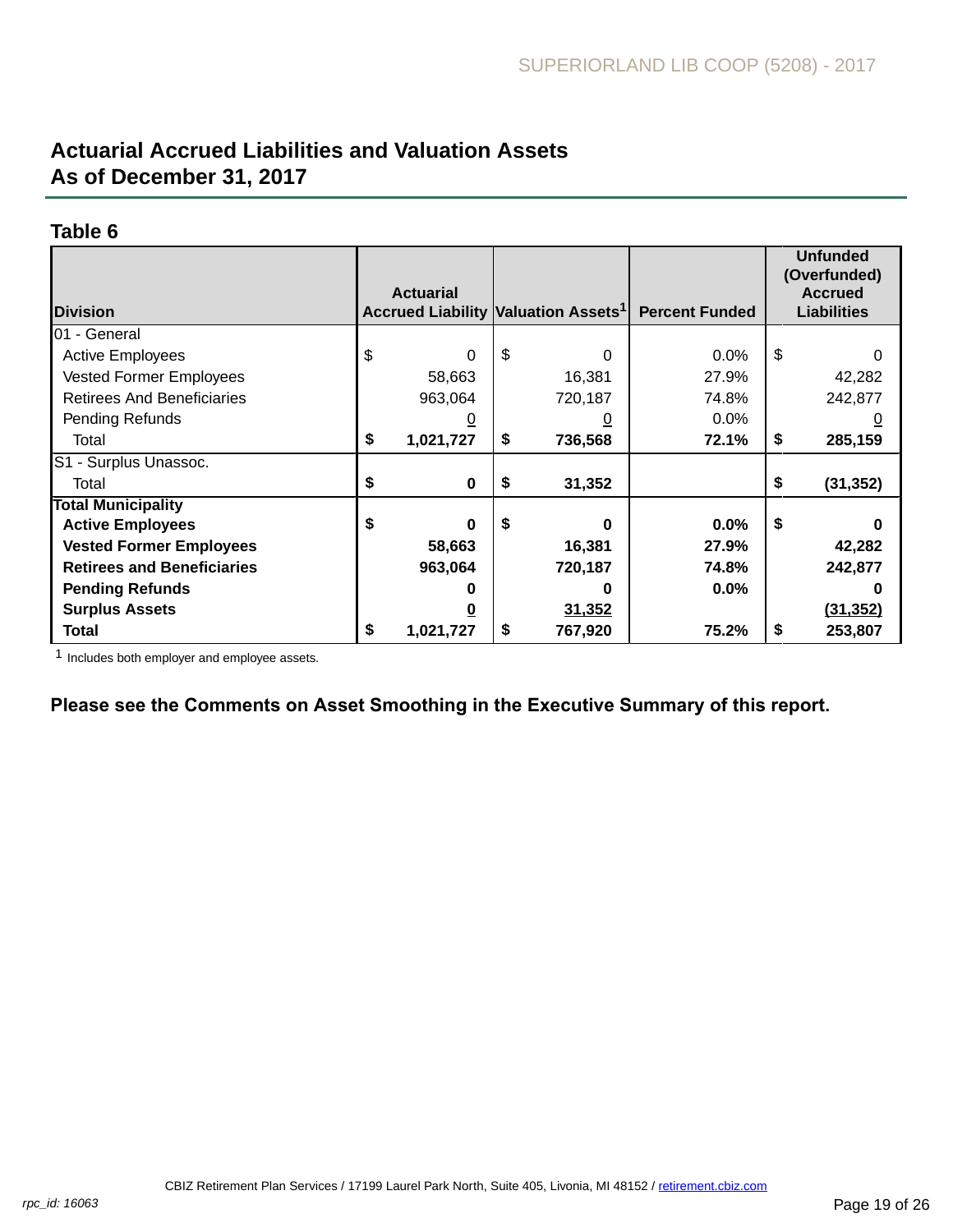| <b>Valuation Date</b><br>December 31 | <b>Actuarial</b><br><b>Accrued Liability</b> | <b>Valuation Assets</b> | <b>Percent</b><br><b>Funded</b> | <b>Unfunded</b><br>(Overfunded)<br><b>Accrued</b><br><b>Liabilities</b> |
|--------------------------------------|----------------------------------------------|-------------------------|---------------------------------|-------------------------------------------------------------------------|
|                                      |                                              |                         |                                 |                                                                         |
| 2003                                 | \$<br>482,591                                | \$<br>522,293           | 108%                            | \$<br>(39, 702)                                                         |
| 2004                                 | 497,420                                      | 568,503                 | 114%                            | (71, 083)                                                               |
| 2005                                 | 535,691                                      | 613,752                 | 115%                            | (78,061)                                                                |
| 2006                                 | 573,502                                      | 670,339                 | 117%                            | (96, 837)                                                               |
| 2007                                 | 611,455                                      | 731,884                 | 120%                            | (120, 429)                                                              |
|                                      |                                              |                         |                                 |                                                                         |
| 2008                                 | 634,090                                      | 779,511                 | 123%                            | (145, 421)                                                              |
| 2009                                 | 646,111                                      | 837,443                 | 130%                            | (191, 332)                                                              |
| 2010                                 | 812,822                                      | 841,892                 | 104%                            | (29,070)                                                                |
| 2011                                 | 827,155                                      | 836,386                 | 101%                            | (9,231)                                                                 |
| 2012                                 | 844,939                                      | 825,688                 | 98%                             | 19,251                                                                  |
|                                      |                                              |                         |                                 |                                                                         |
| 2013                                 | 863,152                                      | 826,220                 | 96%                             | 36,932                                                                  |
| 2014                                 | 935,146                                      | 822,375                 | 88%                             | 112,771                                                                 |
| 2015                                 | 984,802                                      | 785,218                 | 80%                             | 199,584                                                                 |
| 2016                                 | 995,605                                      | 755,882                 | 76%                             | 239,723                                                                 |
| 2017                                 | 1,021,727                                    | 767,920                 | 75%                             | 253,807                                                                 |

# **Actuarial Accrued Liabilities - Comparative Schedule**

**Table 7**

Notes: Actuarial assumptions were revised for the 2004, 2008, 2009, 2010, 2011, 2012 and 2015 actuarial valuations.

The Valuation Assets include assets from Surplus divisions, if any.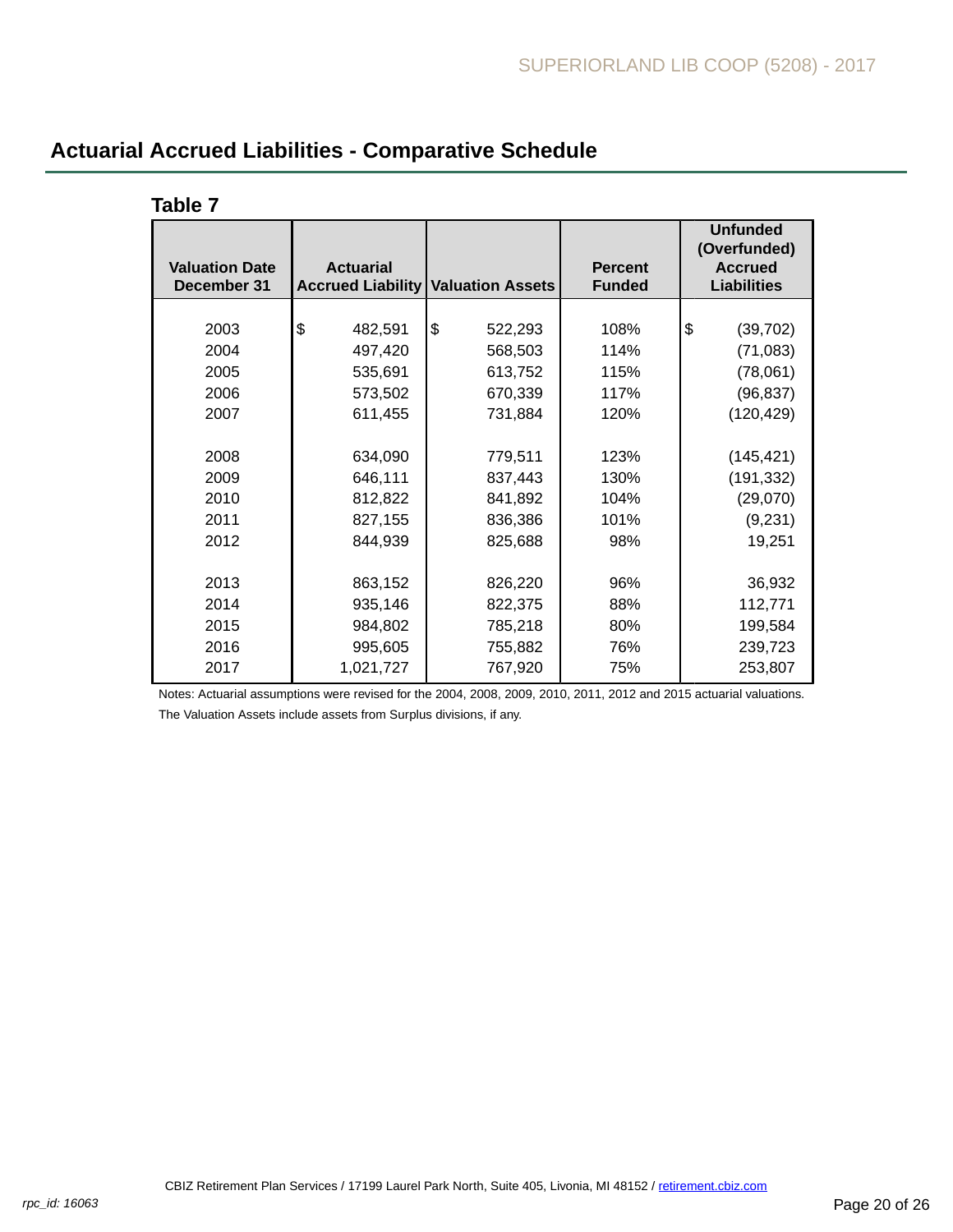### <span id="page-20-0"></span>**Division 01 - General**

| <b>Valuation Date</b><br>December 31 | <b>Actuarial</b><br><b>Accrued Liability</b> | <b>Valuation Assets</b> | <b>Percent Funded</b> | <b>Unfunded</b><br>(Overfunded)<br><b>Accrued</b><br><b>Liabilities</b> |
|--------------------------------------|----------------------------------------------|-------------------------|-----------------------|-------------------------------------------------------------------------|
| 2007                                 | \$<br>611,455                                | \$<br>731,884           | 120%                  | \$<br>(120, 429)                                                        |
| 2008                                 | 634,090                                      | 779,511                 | 123%                  | (145, 421)                                                              |
| 2009                                 | 646,111                                      | 837,443                 | 130%                  | (191, 332)                                                              |
| 2010                                 | 812,822                                      | 841,892                 | 104%                  | (29,070)                                                                |
| 2011                                 | 827,155                                      | 836,386                 | 101%                  | (9,231)                                                                 |
|                                      |                                              |                         |                       |                                                                         |
| 2012                                 | 844,939                                      | 825,688                 | 98%                   | 19,251                                                                  |
| 2013                                 | 863,152                                      | 826,220                 | 96%                   | 36,932                                                                  |
| 2014                                 | 935,146                                      | 822,375                 | 88%                   | 112,771                                                                 |
| 2015                                 | 984,802                                      | 785,218                 | 80%                   | 199,584                                                                 |
| 2016                                 | 995,605                                      | 755,882                 | 76%                   | 239,723                                                                 |
|                                      |                                              |                         |                       |                                                                         |
| 2017                                 | 1,021,727                                    | 736,568                 | 72%                   | 285,159                                                                 |

#### **Table 8-01: Actuarial Accrued Liabilities - Comparative Schedule**

Notes: Actuarial assumptions were revised for the 2008, 2009, 2010, 2011, 2012 and 2015 actuarial valuations.

### **Table 9-01: Computed Employer Contributions - Comparative Schedule**

|                       |               | <b>Active Employees</b> | <b>Computed</b>           | <b>Employee</b>     |
|-----------------------|---------------|-------------------------|---------------------------|---------------------|
| <b>Valuation Date</b> |               | Annual                  | <b>Employer</b>           | <b>Contribution</b> |
| December 31           | <b>Number</b> | <b>Payroll</b>          | Contribution <sup>1</sup> | Rate <sup>2</sup>   |
| 2007                  | 3             | \$<br>115,767           | $0.00\%$                  | 4.70%               |
| 2008                  | 3             | 117,123                 | 0.00%                     | 4.70%               |
| 2009                  | 3             | 121,549                 | $0.00\%$                  | 4.70%               |
| 2010                  |               | 33,501                  | $0.00\%$                  | 4.70%               |
| 2011                  | 1             | 33,011                  | 3.29%                     | 4.70%               |
|                       |               |                         |                           |                     |
| 2012                  | 1             | 33,667                  | 9.62%                     | 4.70%               |
| 2013                  |               | 34,858                  | 12.41%                    | 4.70%               |
| 2014                  | $\Omega$      | 0                       | \$663                     | 0.00%               |
| 2015                  | 1             | 6,437                   | 214.42%                   | 4.70%               |
| 2016                  | 1             | 71,615                  | 30.08%                    | 4.70%               |
|                       |               |                         |                           |                     |
| 2017                  | 0             | 0                       | \$1,875                   | 4.70%               |

1 For open divisions, a percent of pay contribution is shown. For closed divisions, a monthly dollar contribution is shown.

<sup>2</sup> For each valuation year, the computed employer contribution is based on the employee rate. If the employee rate changes during the applicable fiscal year, the computed employer contribution will be adjusted.

**Note:** The contributions shown in Table 9 for the 12/31/2015 through 12/31/2019 valuations do **not** reflect the phase-in of the increased contribution requirements associated with the new actuarial assumptions. The full contribution without phase-in is shown in Table 9 above. The contribution requirements including the 5-year phase-in are shown on page 6.

See the Benefit Provision History on page 25 for past benefit provision changes.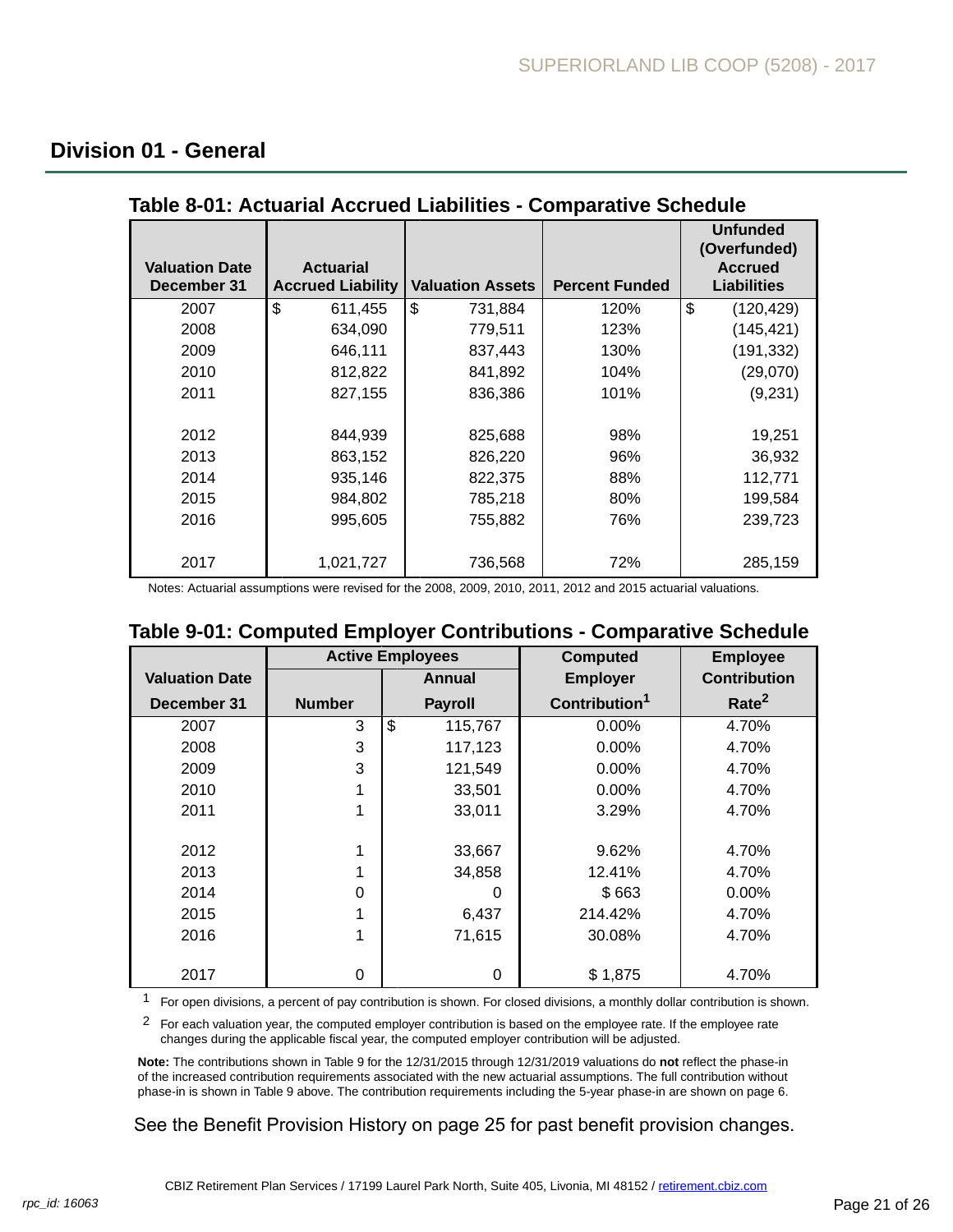# **Division S1 - Surplus Unassoc.**

## **Table 8-S1: Comparative Schedule**

| <b>Valuation Date</b><br>December 31 | <b>Valuation Assets</b> |
|--------------------------------------|-------------------------|
| 2017                                 | 31.352<br>J             |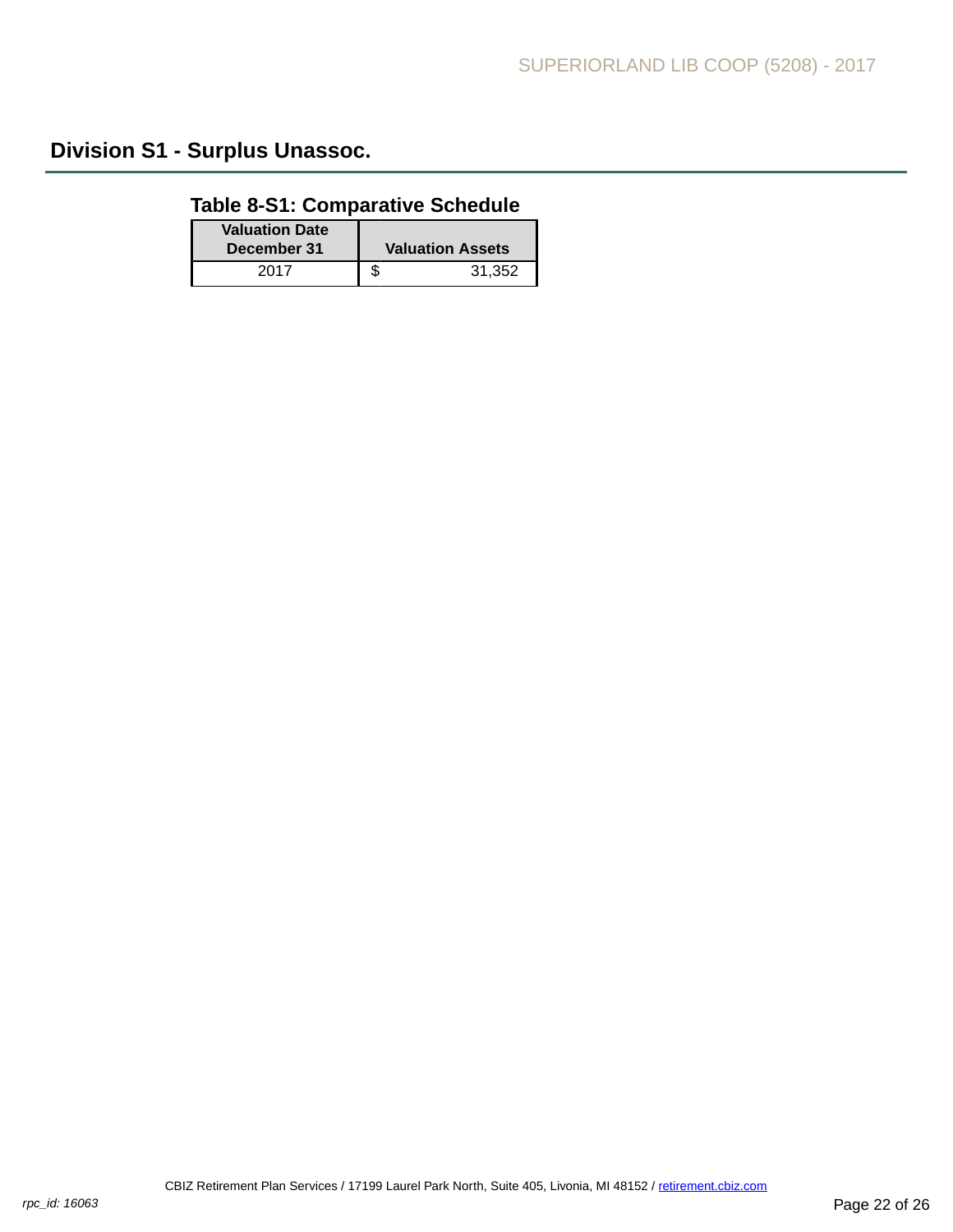## **Division 01 - General**

|                    |                                   |                                  |                                                 |                                         | Amounts for Fiscal Year Beginning 10/1/2019      |                                          |
|--------------------|-----------------------------------|----------------------------------|-------------------------------------------------|-----------------------------------------|--------------------------------------------------|------------------------------------------|
| <b>Type of UAL</b> | <b>Date</b><br><b>Established</b> | Original<br>Balance <sup>1</sup> | Original<br>Amortization<br>Period <sup>2</sup> | Outstanding<br>UAL Balance <sup>3</sup> | Remaining<br>Amortization<br>Period <sup>2</sup> | Annual<br>Amortization<br><b>Payment</b> |
| Initial            | 12/31/2015 \$                     | 199,584                          | 23                                              | \$<br>219,510                           | 19                                               | \$<br>16,500                             |
| (Gain)/Loss        | 12/31/2016                        | (20, 180)                        | 22                                              | (23, 146)                               | 19                                               | (1,740)                                  |
| (Gain)/Loss        | 12/31/2017                        | 90,418                           | 19                                              | 103,035                                 | 19                                               | 7,740                                    |
| <b>Total</b>       |                                   |                                  |                                                 | 299,399                                 |                                                  | 22,500                                   |

## **Table 10-01: Layered Amortization Schedule**

1 For each type of UAL (layer), this is the original balance as of the date the layer was established.

<sup>2</sup> According to the MERS amortization policy, each type of UAL (layer) is amortized over a specific period (see [Appendix](http://www.mersofmich.com/Portals/0/Assets/Resources/AAV-Appendix/MERS-2017AnnualActuarialValuation-Appendix.pdf) on MERS website).

3 This is the remaining balance as of the valuation date, projected to the beginning of the fiscal year shown above.

The unfunded accrued liability (UAL) as of December 31, 2017 (see Table 6) is projected to the beginning of the fiscal year for which the contributions are being calculated. This allows the 2017 valuation to take into account the expected future contributions that are based on past valuations. Each type of UAL (layer) is amortized over the appropriate period. Please see the [Appendix](http://www.mersofmich.com/Portals/0/Assets/Resources/AAV-Appendix/MERS-2017AnnualActuarialValuation-Appendix.pdf) on the MERS website for a detailed description of the amortization policy.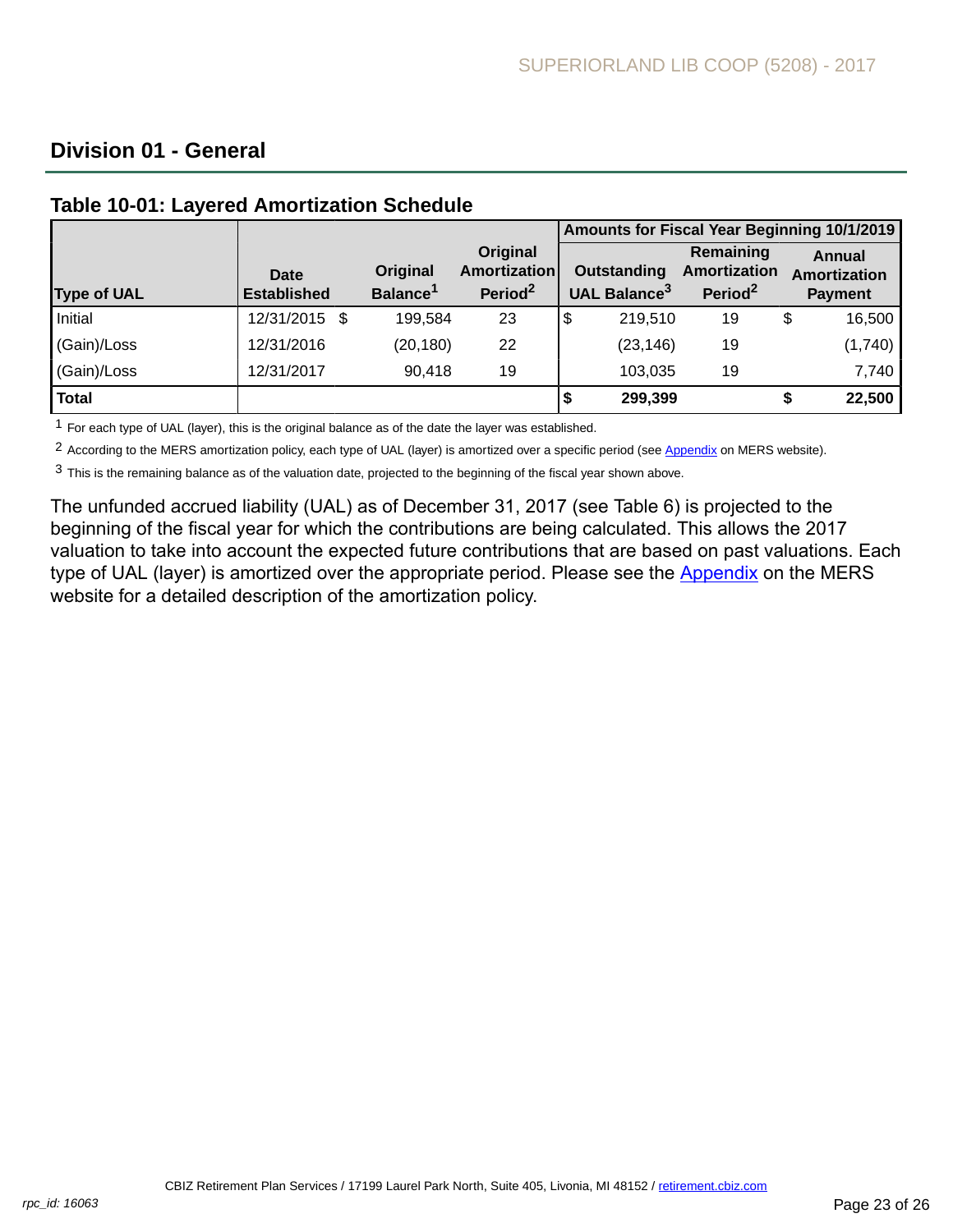## **GASB 68 Information**

The following information has been prepared to provide some of the information necessary to complete GASB Statement No. 68 disclosures. Statement 68 is effective for fiscal years beginning after June 15, 2014. Additional resources, including an Implementation Guide, are available at [www.mersofmich.com](http://www.mersofmich.com).

| <b>Actuarial Valuation Date:</b>                                                                                                                         | 12/31/2017                           |
|----------------------------------------------------------------------------------------------------------------------------------------------------------|--------------------------------------|
| Measurement Date of Total Pension Liability (TPL):                                                                                                       | 12/31/2017                           |
| At 12/31/2017, the following employees were covered by the benefit terms:                                                                                |                                      |
| Inactive employees or beneficiaries currently receiving benefits:<br>Inactive employees entitled to but not yet receiving benefits:<br>Active employees: | 3<br>$\overline{2}$<br>$\frac{0}{5}$ |
| Covered employee payroll: (Needed for Required Supplementary Information)                                                                                | \$<br>$\mathbf 0$                    |
| Average expected remaining service lives of all employees (active and inactive):                                                                         | $\mathbf 0$                          |
| Total Pension Liability as of 12/31/2016 measurement date:                                                                                               | \$<br>973,703                        |
| Total Pension Liability as of 12/31/2017 measurement date:                                                                                               | \$<br>999,812                        |
| Service Cost for the year ending on the 12/31/2017 measurement date:                                                                                     | \$<br>$\mathbf 0$                    |
| Change in the Total Pension Liability due to:                                                                                                            |                                      |
| - Benefit changes <sup>1</sup> :                                                                                                                         | \$<br>$\Omega$                       |
| - Differences between expected and actual experience <sup>2</sup> :                                                                                      | \$<br>29,811                         |
| - Changes in assumptions <sup>2</sup> :                                                                                                                  | \$<br>0                              |

 $1$  A change in liability due to benefit changes is immediately recognized when calculating pension expense for the year.

2 Changes in liability due to differences between actual and expected experience, and changes in assumptions, are recognized in pension expense over the average remaining service lives of all employees.

Sensitivity of the Net Pension Liability to changes in the discount rate:

|                                                               |            | 1% Decrease Current Discount 1% Increase |            |
|---------------------------------------------------------------|------------|------------------------------------------|------------|
|                                                               | $(7.00\%)$ | Rate (8.00%)                             | $(9.00\%)$ |
| Change in Net Pension Liability as of $12/31/2017$ : \$92,918 |            | $\sim$ $\sim$                            | \$(79,964) |

Note: The current discount rate shown for GASB 68 purposes is higher than the MERS assumed rate of return. This is because for GASB 68 purposes, the discount rate must be gross of administrative expenses, whereas for funding purposes it is net of administrative expenses.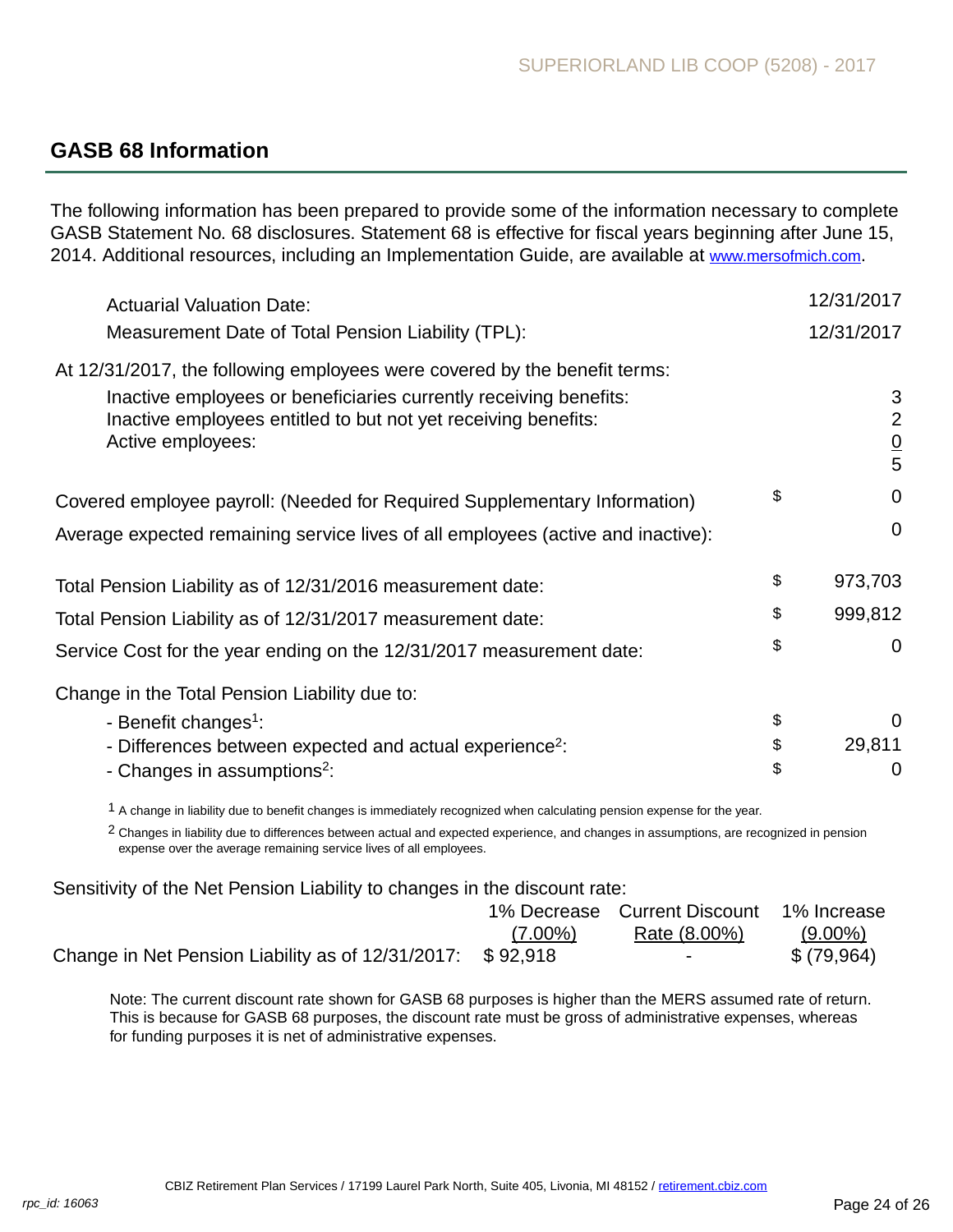## **Benefit Provision History**

The following benefit provision history is provided by MERS. Any corrections to this history or discrepancies between this information and information displayed elsewhere in the valuation report should be reported to MERS. All provisions are listed by date of adoption.

| 01 - General |                                                                     |
|--------------|---------------------------------------------------------------------|
| 12/1/2016    | Service Credit Purchase Estimates - Yes                             |
| 7/1/2007     | Member Contribution Rate 4.70%                                      |
| 6/1/2007     | Member Contribution Rate 0.00%                                      |
| 1/1/2002     | E2 2.5% COLA for future retirees (08/01/2001)                       |
| 8/1/2001     | 8 Year Vesting                                                      |
| 8/1/2001     | <b>Benefit B-2</b>                                                  |
| 8/1/2001     | Member Contribution Rate 4.70%                                      |
| 1/1/1988     | Benefit FAC-5 (5 Year Final Average Compensation)                   |
| 1/1/1988     | 10 Year Vesting                                                     |
| 1/1/1988     | Benefit C-1 (Old)                                                   |
| 1/1/1988     | Benefit F55 (With 25 Years of Service)                              |
| 1/1/1988     | Member Contribution Rate 3.00% Under \$4,200.00 - Then 5.00%        |
| 1/1/1988     | Fiscal Month - October                                              |
|              | Defined Benefit Normal Retirement Age - 60                          |
|              | Early Reduced (.5%) at Age 50 with 25 Years or Age 55 with 15 Years |